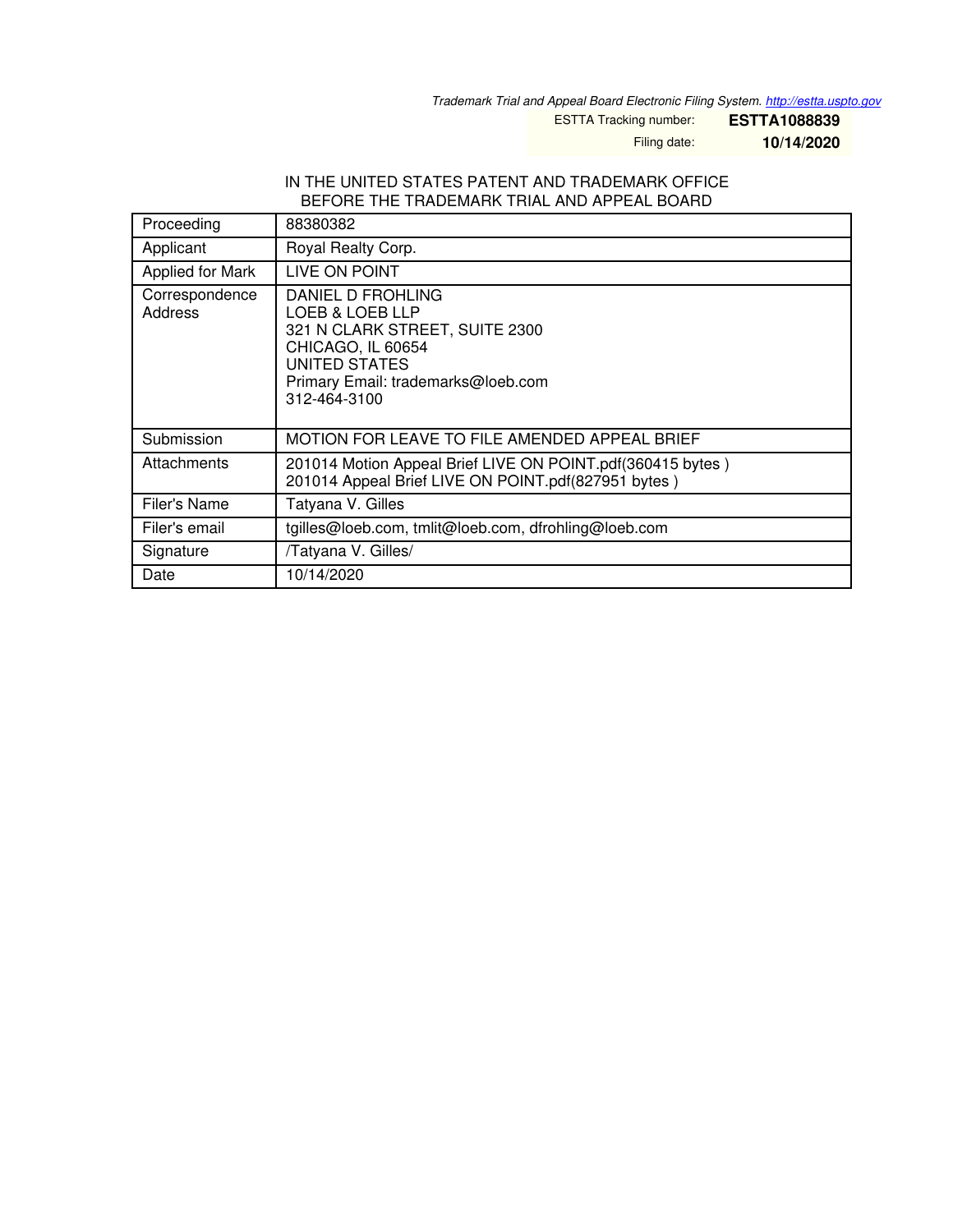#### IN THE UNITED STATES PATENT AND TRADEMARK OFFICE BEFORE THE TRADEMARK TRIAL AND APPEAL BOARD

| In re Application of: Royal Realty Corp. | <b>Examining Attorney:</b> |
|------------------------------------------|----------------------------|
| <b>Serial No.: 88380382</b>              | Jules J. Dean              |
| Filing Date: April 10, 2019              | Law Office 120             |
| <b>Mark: LIVE ON POINT</b>               |                            |
|                                          |                            |

## MOTION FOR LEAVE TO FILE AMENDED APPEAL BRIEF

Applicant, Royal Realty Corp. ("Applicant"), through its undersigned counsel, files this motion for leave to file an amended Appeal Brief and states as follows:

1. Applicant appealed to the Board a final refusal to register its mark LIVE ON POINT as shown in Ser. No. 88380382.

2. Applicant's deadline to file its Appeal Brief was set for October 11, 2020, which was extended until October 13 due to the fact October 11 was a Sunday and October 12 was a Federal Holiday.

3. Applicant timely filed its Appeal Brief on October 13, 2020 ("Filed Brief").

4. Applicant is, however, seeking leave to file the attached Amended Appeal Brief ("Amended Brief") to correct typographical, wording, stylistic and citation errors in the Filed Brief.

5. Specifically, due to the COVID-19 outbreak and Applicant's counsel's office closure, Applicant's counsel did not have adequate word processing support. As a result, while counsel had the contents of the brief ready, there was a delay in finalizing and proofreading the brief, resulting in Applicant timely filing a version that contains the above-mentioned errors.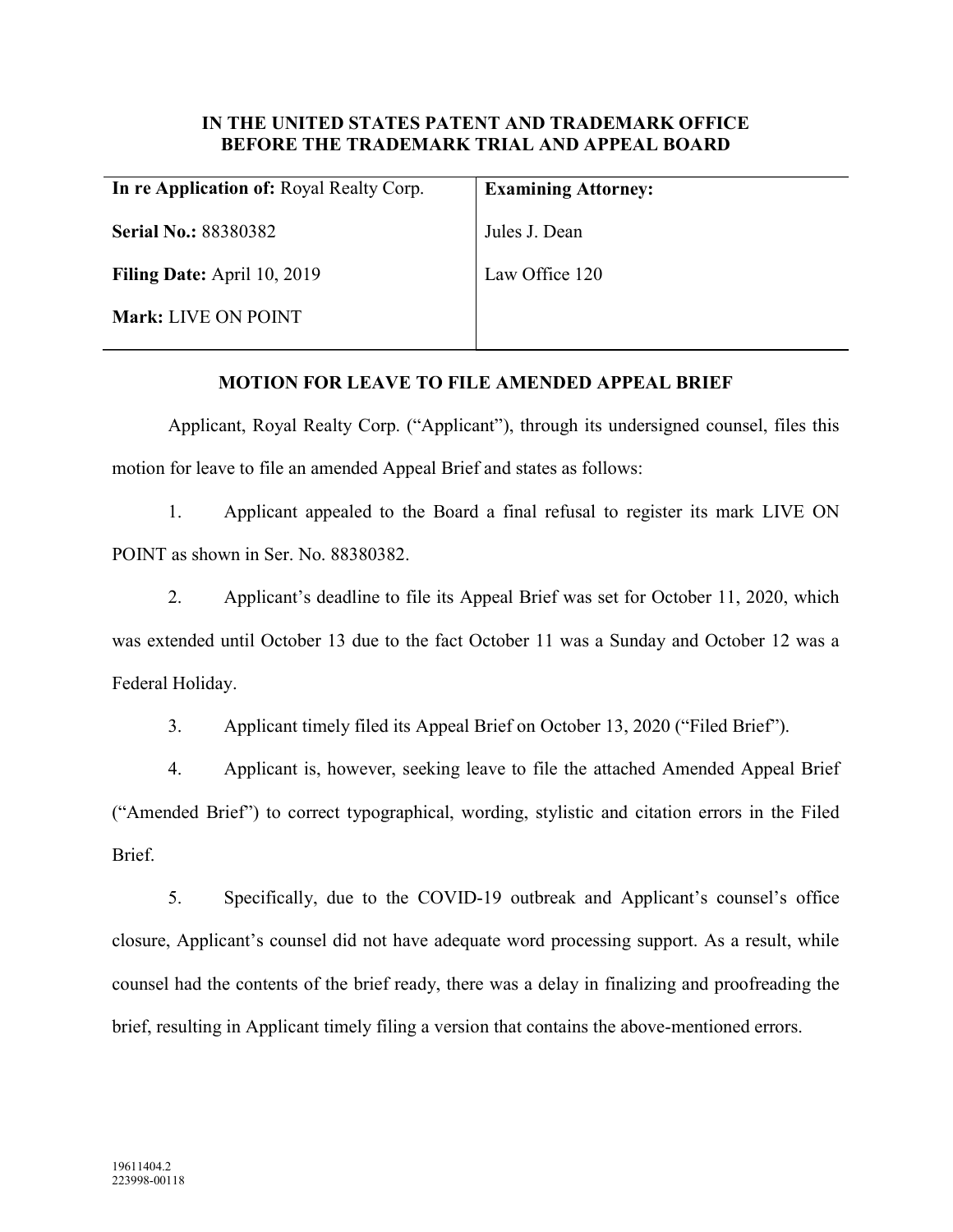6. Applicant's Amended Brief does not differ in any substantive or material way from the Filed Brief. Specifically, the Amended Brief neither contains evidence, arguments, statutory or case law or regulations (collectively "Material Content") not in the Filed Brief nor does it omit any Material Content that appears in the Filed Brief.

7. The Amended Brief only corrects the above-mentioned errors. Correction of such errors will make it easier for the Board and the Examining Attorney to read the Brief and to access the authority to which Applicant cites.

8. It is within the Board's discretion to accept a late brief. Applicant's filing of its amended Appeal Brief is unintentional and only one day. The Board exercised its discretion and accepted briefs that were only a few days late in the past. See, e.g. In re Dimitric, 2011 TTAB LEXIS 435, \*3 (TTAB 2011) (the Board exercised its discretion and considered the brief filed one day late); In re Sansa Corporation (Barbados) Inc., 2017 TTAB LEXIS 222, \*2 (TTAB 2017) ("Inasmuch as all briefing has been completed and Applicant's main brief was only two days late, Applicant's request to accept its late-filed brief is granted."); Bibiji Inderjit Kaur Puri v. Ole Mexican Foods, Inc., 2019 TTAB LEXIS 310, \*2 (TTAB 2019) (the opposer's brief was two days late, but the Board exercised its discretion and accepted the brief.); In re Shuffle Master, Inc., 2011 TTAB LEXIS 391, \*4 (TTAB 2011) (the applicant's brief was late by only one business day, the applicant's motion to accept its late-filed brief was granted.).

9. A one-day delay in filing of Applicant's brief is minor and will not negatively impact the proceeding, prejudice the Examining Attorney, hamper the Board's review of the matter or affect efficient administration of this proceeding.

10. If the Board denies the Applicant's motion, the Applicant requests that it consider the Appeal Brief as filed on October 13, 2020.

2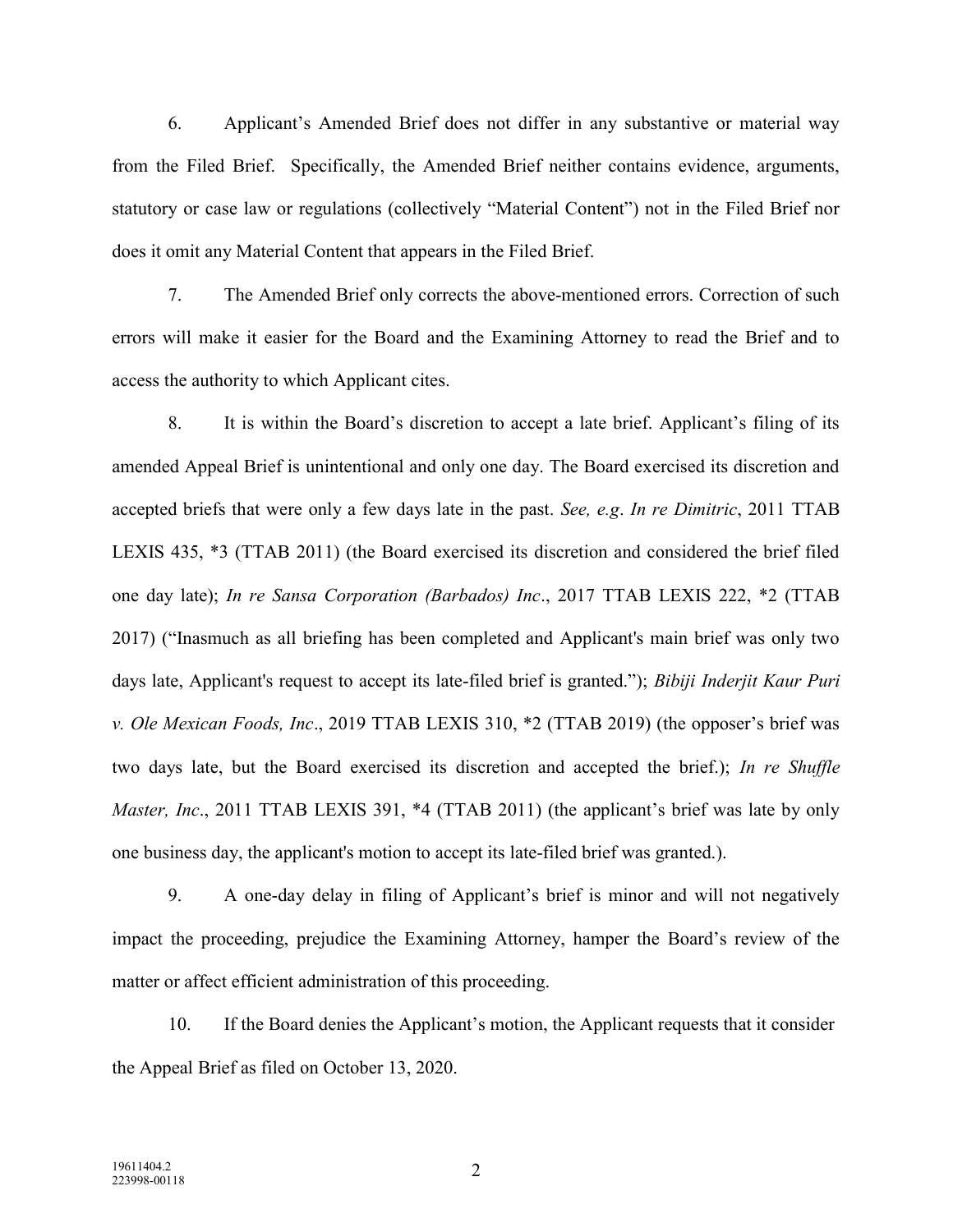Based on the foregoing, Applicant requests that the Board grant its motion to file the attached Amended Brief.

Respectfully Submitted, LOEB & LOEB LLP

Dated: October 14, 2020 By: /Daniel D. Frohling/ Daniel D. Frohling Tatyana V. Gilles 321 N. Clark Street, Suite 2300 Chicago, Illinois 60654 Tel: (312) 464-3100 Fax: (312) 464-3111

Attorneys for Applicant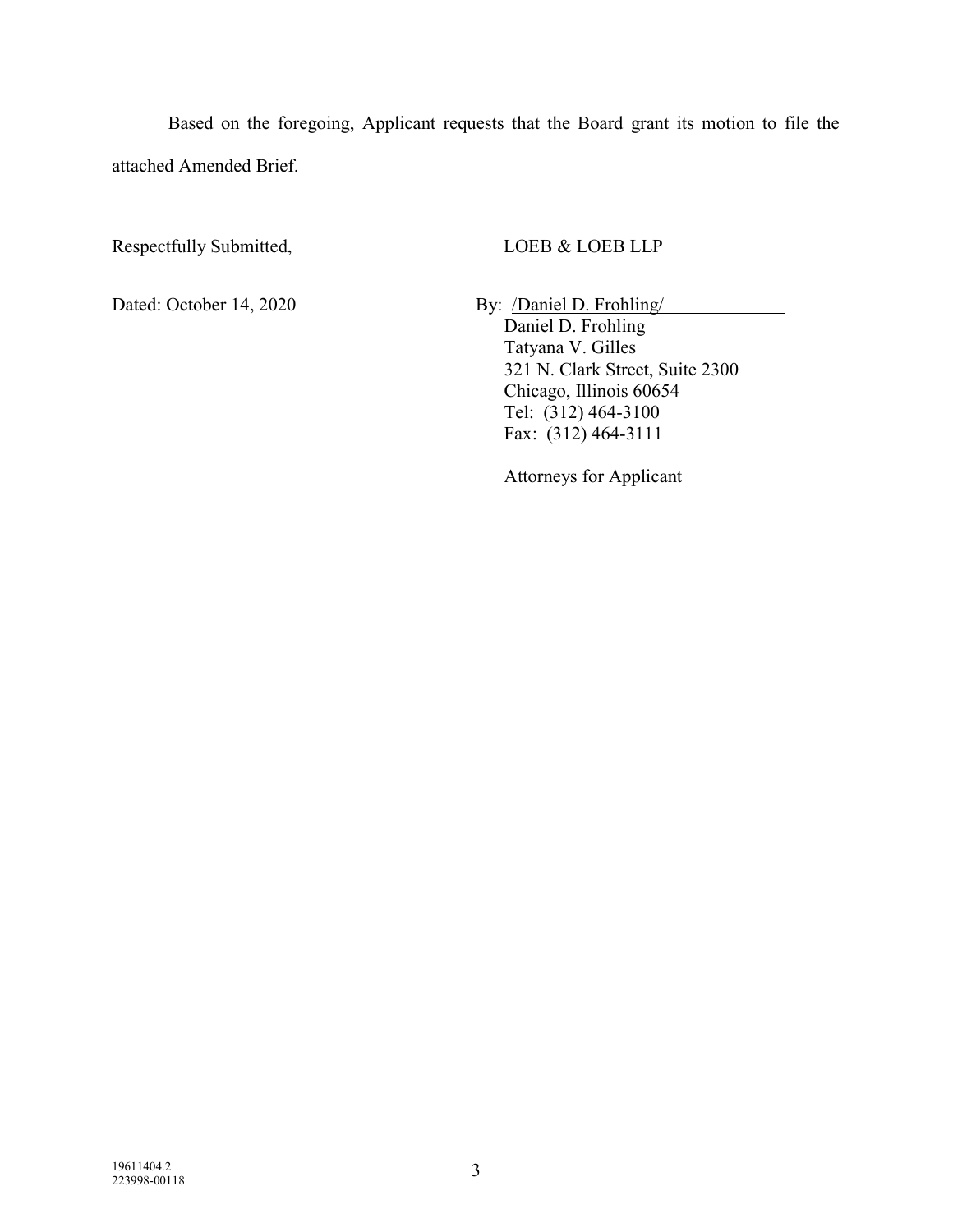# IN THE UNITED STATES PATENT AND TRADEMARK OFFICE BEFORE THE TRADEMARK TRIAL AND APPEAL BOARD

| In re Application of: Royal Realty Corp. | <b>Examining Attorney:</b> |
|------------------------------------------|----------------------------|
|                                          | Jules J. Dean              |
| <b>Serial No.: 88380382</b>              |                            |
|                                          | Law Office 120             |
| Filing Date: April 10, 2019              |                            |
|                                          |                            |
| Mark: LIVE ON POINT                      |                            |
|                                          |                            |

To: Commissioner for Trademarks

# BRIEF ON BEHALF OF APPLICANT – APPELLANT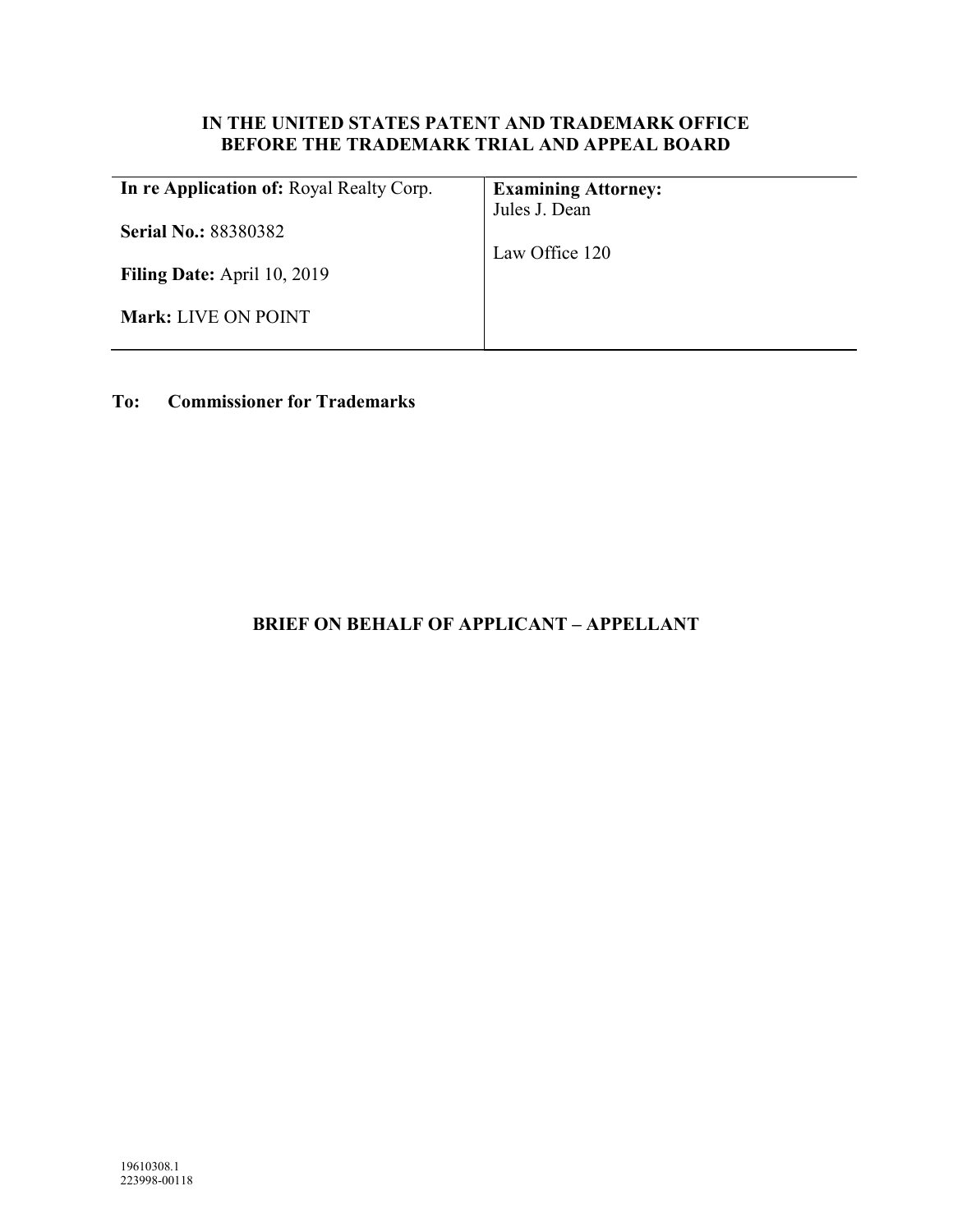#### I. INTRODUCTION

Applicant-appellant, Royal Realty Corp. ("Applicant"), through its undersigned counsel, appeals the Examining Attorney's final refusal to register Applicant's mark LIVE ON POINT ("Mark" or "Applicant's Mark"), and respectfully requests that the Trademark Trial and Appeal Board ("Board") reverse the Examining Attorney's refusal and allow Applicant's Mark to proceed to publication.

#### A. Prosecution History

On April 10, 2019, Applicant applied to register LIVE ON POINT for "real estate services, namely, leasing and management of buildings" in International Class 36 ("Applicant's Services").

The Examining Attorney refused registration under Section 2(d) of the Trademark Act, 15 U.S.C. § 1052(d), on the ground of likelihood of confusion with a third-party's registered marks ON POINT CAROLINAS REALTY in standard characters (Reg. No. 5058585) and



 (Reg. No. 5058586) for "real estate sales management; real estate advertising services; real estate marketing services" in International Class 35 and "real estate valuation services; residential real estate agency services; providing a database of information about residential real estate listings in different neighborhoods and communities" in International Class 36 (collectively the "Cited Marks"). May 22, 2019 Office Action, TSDR p. 3.

In doing so, the Examining Attorney improperly dissected the parties' marks, claimed that the shared "ON POINT" element is the dominant part of the Cited Marks, brushed aside the marks' differences, including "LIVE," the first and dominant element of Applicant's LIVE ON POINT mark, and found the marks confusingly similar. Id. He also found the parties' services to be related. Id. at 3-4.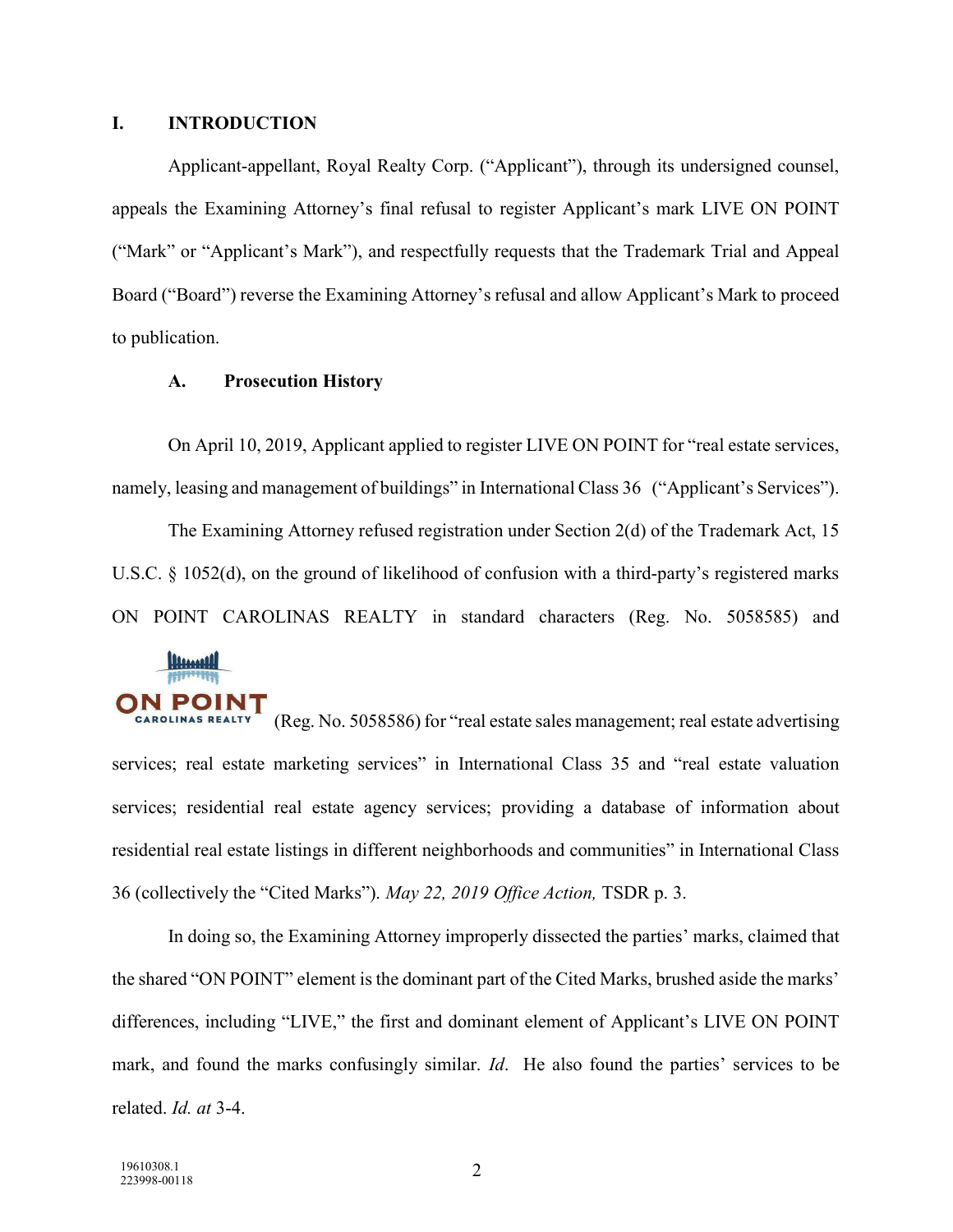Applicant filed a timely response. In it, Applicant proffered evidence showing forty three (43) active, third-party common law uses of "ON POINT" for services that are identical or similar to registrant's services. Registrant's mark and just three (3) of the third-party uses are shown below (the registrant's mark is depicted third in the row):



Applicant argued that the extensive use of "ON POINT" for the same or similar services as the registrant demonstrates the crippling weakness of the "ON POINT" element of the Cited Marks, shows that consumers have been educated to distinguish among different "ON POINT" marks based on minute distinctions and that the material differences between LIVE ON POINT and the Cited Marks – differences the Examining Attorney brushed aside - are sufficient to distinguish the parties' marks. Nov. 22, 2019 Response to Office Action. Further, assuming that the parties' services are related, Applicant cited and explained controlling Federal Circuit and Board decisions that confirm that the relationship is here is insufficient to overcome the impact of the third-party uses and the marks' differences. Juice Generation, Inc. v. GS Enters. LLC, 794 F.3d 1334, 115 USPQ2d 1671 (Fed. Cir. 2015); Jack Wolfskin Ausrustung Fur Draussen GmbH v. New Millennium Sports, S.L.U., Sports, S.L.U., 797 F.3d 1363, 116 USPQ2d 1129 (Fed. Cir. 2015); Primrose Ret. Cmtys., LLC v. Edward Rose Senior Living, LLC, 122 USPQ2d 1030 (TTAB 2016).

In both his Final Office Action and Reconsideration Letter, the Examining Attorney categorically refused to consider Applicant's third-party use evidence. Dec. 17, 2019 Final Office Action; Jul. 9, 2020 Reconsideration Letter. In his Final Office Action, the Examining Attorney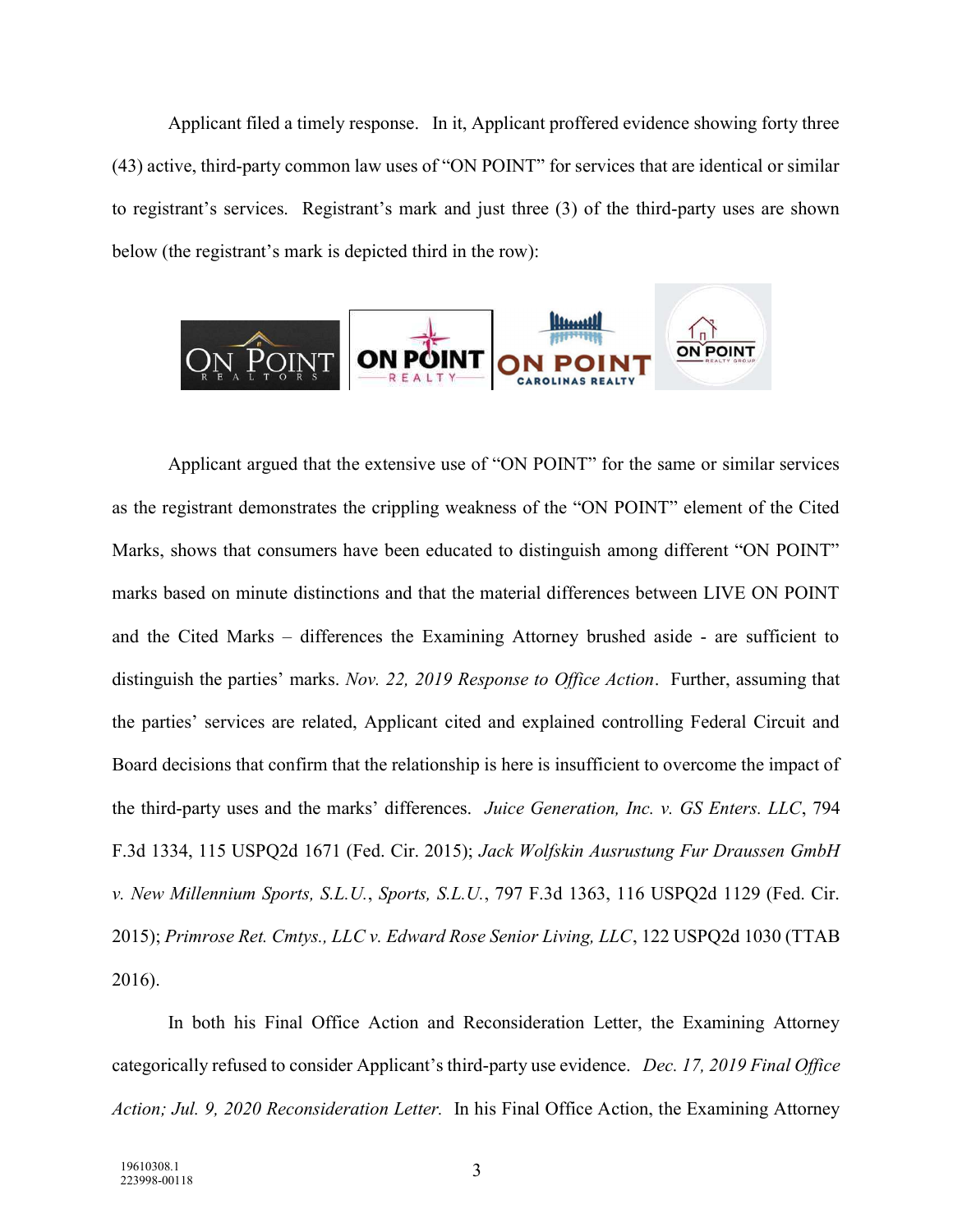stated "...these registrations will not be considered."<sup>1</sup> Dec. 17, 2019 Final Office Action, TSDR p. 5. In his Reconsideration Letter, he said, "...applicant's argument is not being considered...." Jul. 9, 2020 Reconsideration Letter, TSDR p.  $1<sup>2</sup>$  He did assert, for the first time and without case support or elaboration, (1) that "the registrant's mark is neither weak nor diluted because, [sic] the registrant's mark is the only registered use of the wording 'ON POINT' for real estate services"; and (2) because ON POINT is not disclaimed in the registrant's registrations. Id. at 2. He did not explain how these two items overcome the enfeebling effect of the dominant element of the mark co-existing in the market with over forty (40) businesses that prominently use the same element in their marks in the same field. Id.

In neither his Final Office Action nor his Reconsideration Letter, did the Examining Attorney materially add to his prior insufficient arguments regarding the similarity of the marks and services. In his Final Office Action, he again compared the marks by dissecting them, declaring "ON POINT" the dominant element of the Cited Marks and dismissing the dissimilarities between the marks as deserving little credence – including "LIVE," the first and dominate element of Applicant's mark. Dec. 17, 2019 Final Office Action, TSDR pp. 3-4. In his Reconsideration Letter, the Examining Attorney avoided addressing the new evidence and arguments Applicant had raised in its Request For Reconsideration. In its Request, the Applicant (1) elaborated on the meaning of LIVE ON POINT, which unassailably confirmed that "LIVE" is the dominant element of Applicant's Mark and a major differentiator of the marks, and (2) demonstrated that "ON

 $\overline{a}$ 

<sup>&</sup>lt;sup>1</sup> The Examining Attorney mischaracterized Applicant's evidence as consisting of registrations when it consists of common law uses.

 $2$  The Examining Attorney also completely ignored the new argument Applicant had raised in its Request For Reconsideration, *i.e.*, that its third-party use evidence is entitled to particularly significant weight since, as it demonstrated, the third-party marks it proffered are generally more similar – in some cases, much more similar – to the Cited Marks than the thirdparty marks were to the opposer's mark in Primrose Ret. Cmtys., 122 USPQ2d 1030, wherein the Board found the third-party evidence to be "powerful on its face" and entitled to "significant weight in the likelihood of confusion analysis." Primrose Ret. Cmtys., 122 USPQ2d at 1036.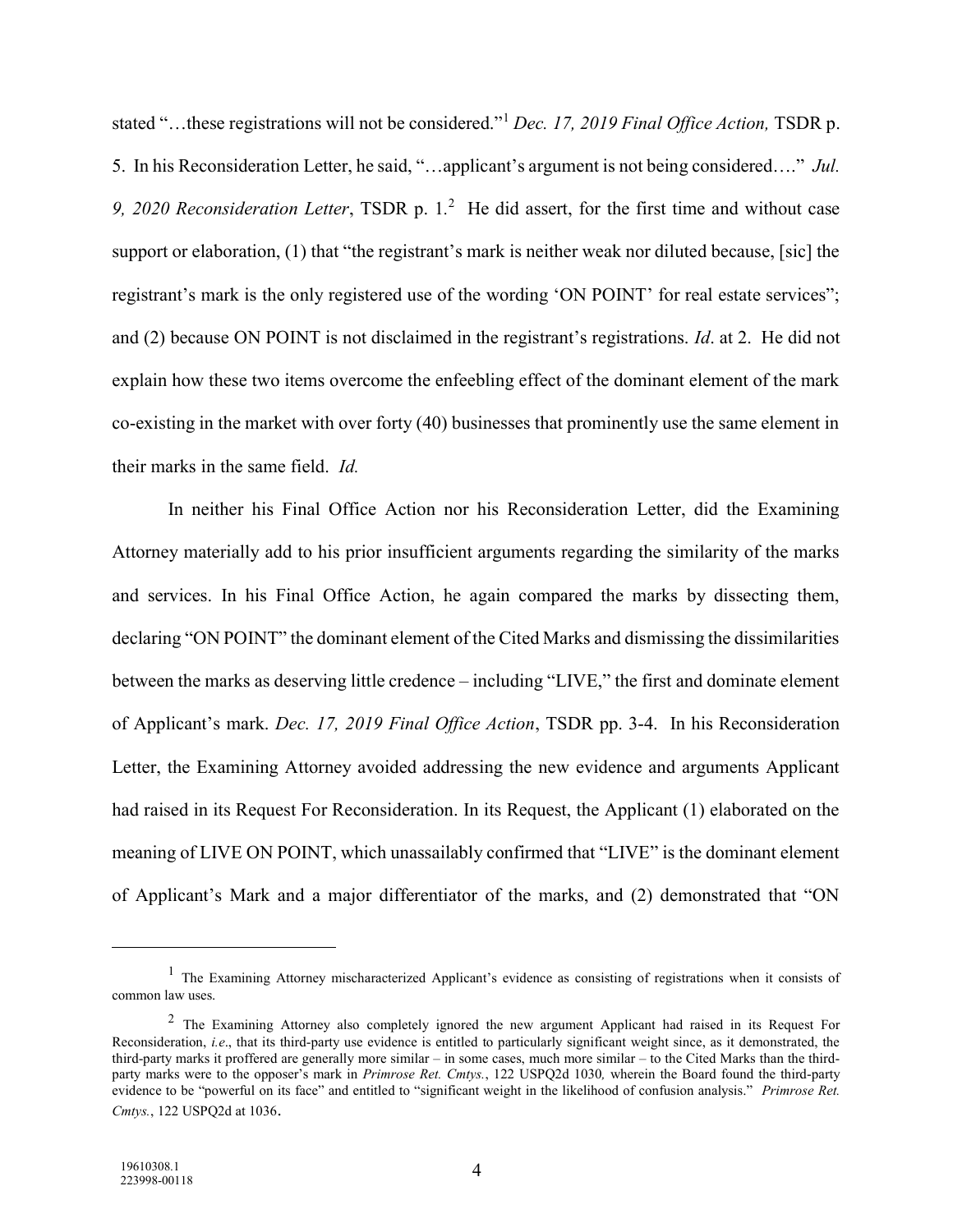POINT" has very different and substantially distinguishing meanings in the parties' marks. *Jul.* 9, 2020 Reconsideration Letter; July 9, 2020 Request For Reconsideration, TSDR pp. 15-16, 19-20. Instead, the Examining Attorney cited an abandoned application for ONPOINT APPRAISALS for "real estate appraisal and valuation" (App. Ser. No. 87061758). The application had initially been refused based on the registrant's registrations here, and the Examining Attorney attempted to bootstrap this into a claim that the Trademark Office has a "position" regarding the words "ON POINT" for real estate services, *i.e.*, it refuses applications for marks that include them.<sup>3</sup> Jul. 9, 2020 Reconsideration Letter, TSDR p. 2. In asserting this, the Examining Attorney jettisoned the well-established rule that each application must be evaluated on its own merits. He also ignored the fact that, unlike Applicant's Mark here, which is inherently distinctive, the disclaimed word "APPRAISALS" was generic or highly descriptive of the applicant's services and that there the refusal was an initial refusal, and the applicant did not respond.

#### B. Issues on Appeal

The Examining Attorney made material factual, legal and analytical errors on three (3) key facets of the likelihood of confusion analysis. Applicant addresses these facets here and demonstrates that when the real facts are correctly analyzed under the controlling legal precedent, it is clear that the Examining Attorney did not prove that confusion is likely; indeed, it is apparent that the opposite conclusion is proper. The facets are as follows:

1. The Applicant's evidence of forty three (43) active, third-party common law uses of "ON POINT" should have been and must be considered in the likelihood of confusion analysis and, be given very significant weight;

 $\ddot{\phantom{a}}$ 

<sup>&</sup>lt;sup>3</sup> Specifically, he stated, "...the attached application shows that the office's position for the wording 'ON POINT' for real estate services is in favor of protecting the wording 'ON POINT' for the registration." Jul. 9, 2020 Reconsideration Letter.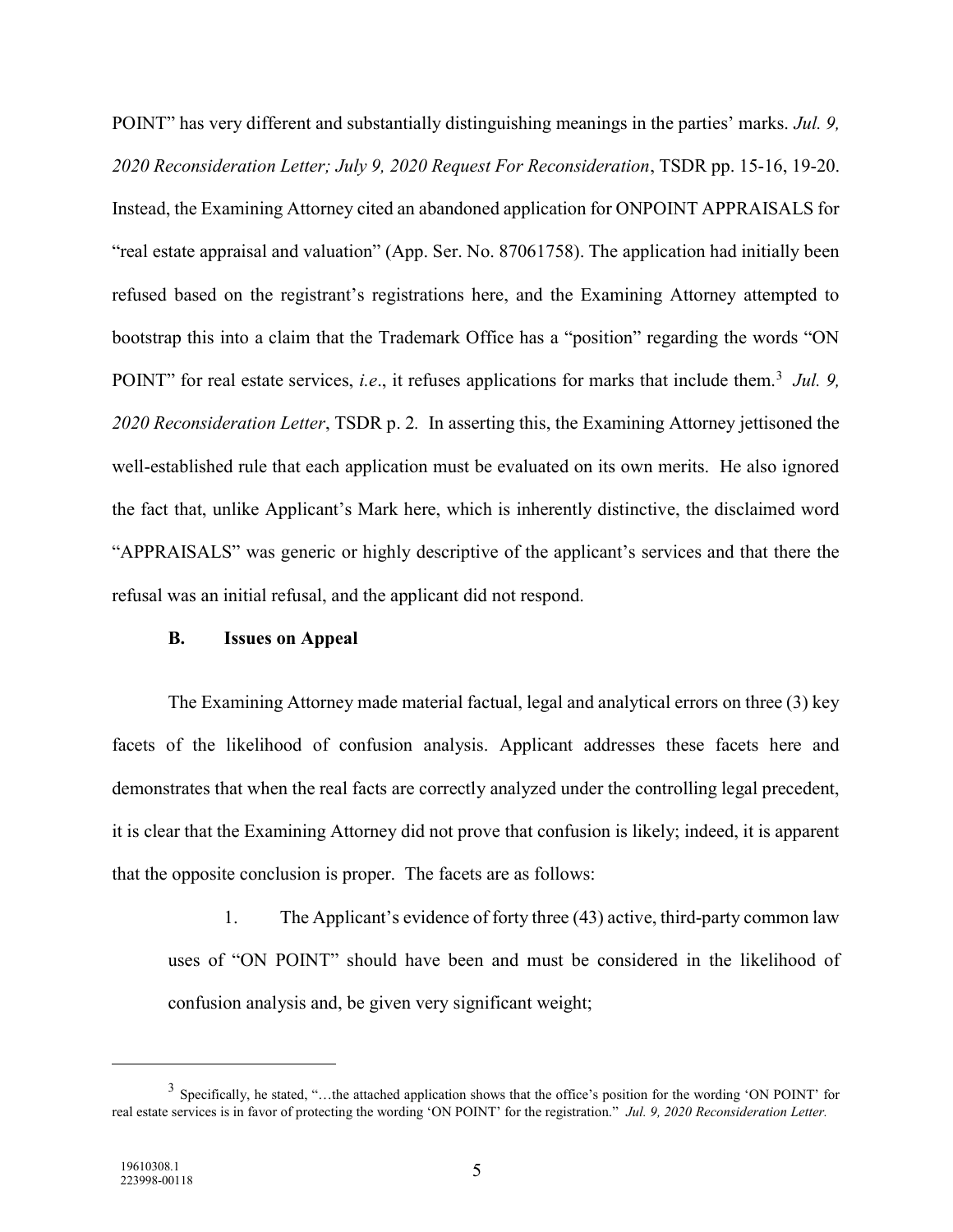2. Cognizant of the severe weakness of the "ON POINT" element in the Cited Marks and considering the marks in their entities, they are not confusingly similar; and

3. Assuming, arguendo, that the services at issue are related, this single factor is woefully insufficient to prove a likelihood of confusion.

## II. ARGUMENT

#### A. The Standard and Burden of Proof, and the Board's Review.

#### 1. The Likelihood of Confusion Standard

An application is properly refused under Section 2(d) of the Trademark Act when the Trademark Office (through the Examining Attorney) proves that use of the mark, as applied for, is likely to cause confusion with a mark already on the register. See In re Mavety Media Group Ltd., 33 F.3d 1367, 1371 (Fed. Cir. 1994).

The "likelihood of confusion" determination under Section 2(d) is based on an analysis of the probative facts in evidence in relation to the "DuPont" factors. See In re E.I. DuPont DeNemours & Co., 476 F.2d 1357, 177 USPQ 563 (CCPA 1973). Not all the factors and evidence may be relevant or need be given equal weight in any particular case, and any one of the factors "may be dispositive in a likelihood of confusion analysis, especially when that single factor is the dissimilarity of the marks." Champagne Louis Roederer, S.A. v. Delicato Vineyards, 148 F.3d 1373, 47 USPQ2d 1459, 1460 (Fed Cir. 1998), quoted in Odom's Tennessee Pride Sausage, Inc. v. FF Acquisition, LLC, 600 F.3d 1343, 93 USPQ2d 2030, 2032 (Fed. Cir. 2010); Alliance Technical Services, Inc., Opp. No. 91159099 (TTAB 2006).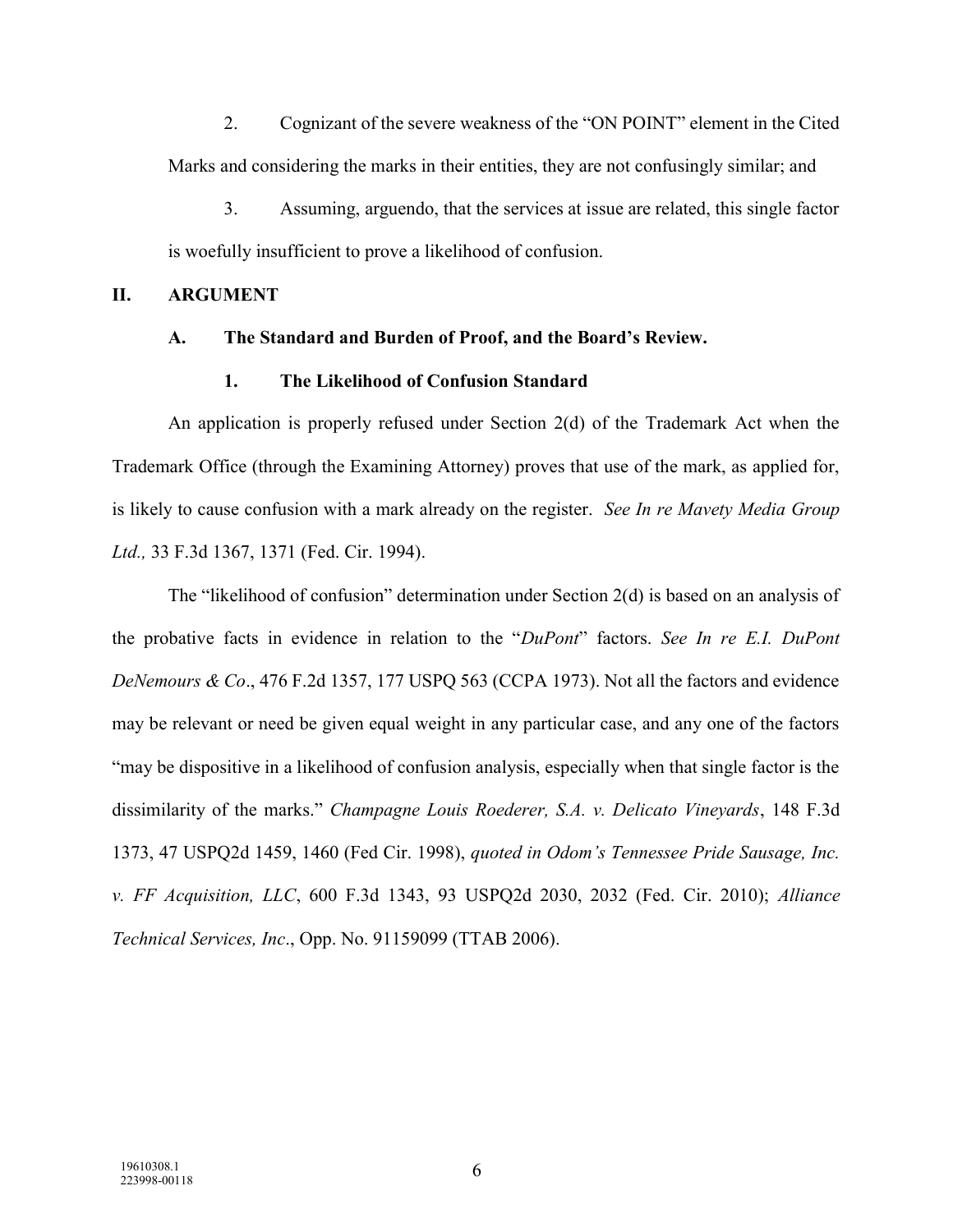# 2. The Examining Attorney Bears the Burden of Proving Confusion is Likely, and the Board Reviews His Decision to Determine if He Met the Burden and Correctly Decided the Matter.

It is axiomatic that the Examining Attorney must prove Applicant's Mark is likely to cause confusion with the Cited Marks and, if he fails to do so, his refusal to register must be reversed. See In re Mavety Media, 33 F.3d at 1371 ("The PTO has the burden of proving that a trademark falls within a prohibition of §1052.").

On appeal, the Board must, on the basis of the record, determine whether or not the Examining Attorney's decision was correctly made. In re AFG Industries Inc., 17 USPQ2d 1162, 1163 (TTAB 1990); In re Avocet, Inc., 227 USPQ 566, 567 (TTAB 1985); TBMP §1217.

# B. Applicant's Prodigious Evidence of Active, Relevant Third-party Common Law Uses of "ON POINT" Must be Accorded Great Weight, and the Evidence Proves That The "ON POINT" Element is so Weak Even Small Differences Between the Parties' Marks are Wholly Sufficient to Prevent a Likelihood of Confusion

The Examining Attorney based his likelihood of confusion finding in substantial part on his conclusion that the parties' marks are confusingly similar. May 22, 2019 Office Action, TSDR p. 3; Dec. 17, 2019 Final Office Action, TSDR pp. 3-5. Essential to this conclusion was his determination that "ON POINT" is the single dominant portion of the Cited Marks and, as such, it (1) dictates the Cited Marks' consumer impressions; (2) is the element consumers will remember; and (3) dwarfs the Cited Marks' other elements in determining whether consumers will find the parties' marks confusingly similar. May 22, 2019 Office Action, TSDR p. 3; Dec. 17, 2019 Final Office Action, TSDR pp. 3-5. Among many statements stressing the dominance of "ON POINT" the Examining Attorney stated:

"…ON POINT is the dominant portion of the registrant's marks."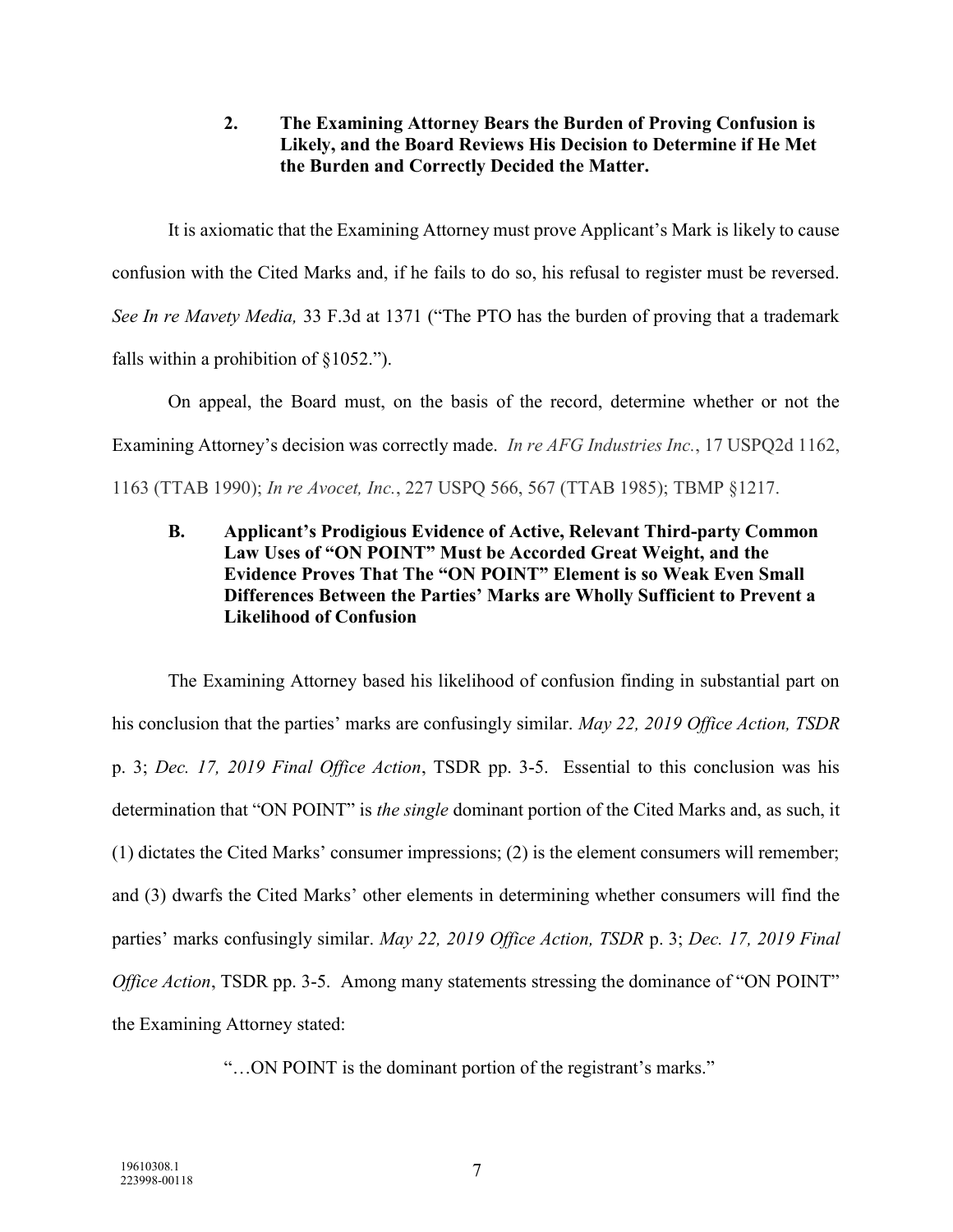"…ON POINT would be the commercial impression of the registered marks because it is the only dominate portion of the marks."

"…the overall commercial impression of the marks is the same because specific components of the marks that carry more weight when determining their commercial impressions are confusingly similar; specifically the wording ON POINT in the applicant's and registrant's marks is confusingly similar." (emphasis added)

May 22, 2019 Office Action, TSDR p. 3; Dec. 17, 2019 Final Office Action, TSDR p. 4.

However, when the Examining Attorney made the above determination, he did not have evidence of the widespread prominent use of "ON POINT" by third parties. Thus, he could not factor its fundamental weakness into his analysis of the marks' similarity. May 22, 2019 Office Action, TSDR p. 3.

Applicant remedied the Examining Attorney's dearth of probative evidence by introducing at least forty three (43) active third-party common law uses of "ON POINT" that currently coexist with the registrant in connection with the same or similar real estate services. Nov. 22, 2019 Response to Office Action, TSDR pp. 35-163. A microcosm of this co-existence picture is presented below:



Real estate brokerage, management ("mgt.") and development Real estate brokerage



estate brokerage

Real





Real estate brokerage, appraisal and mgt.



Real estate mgt.

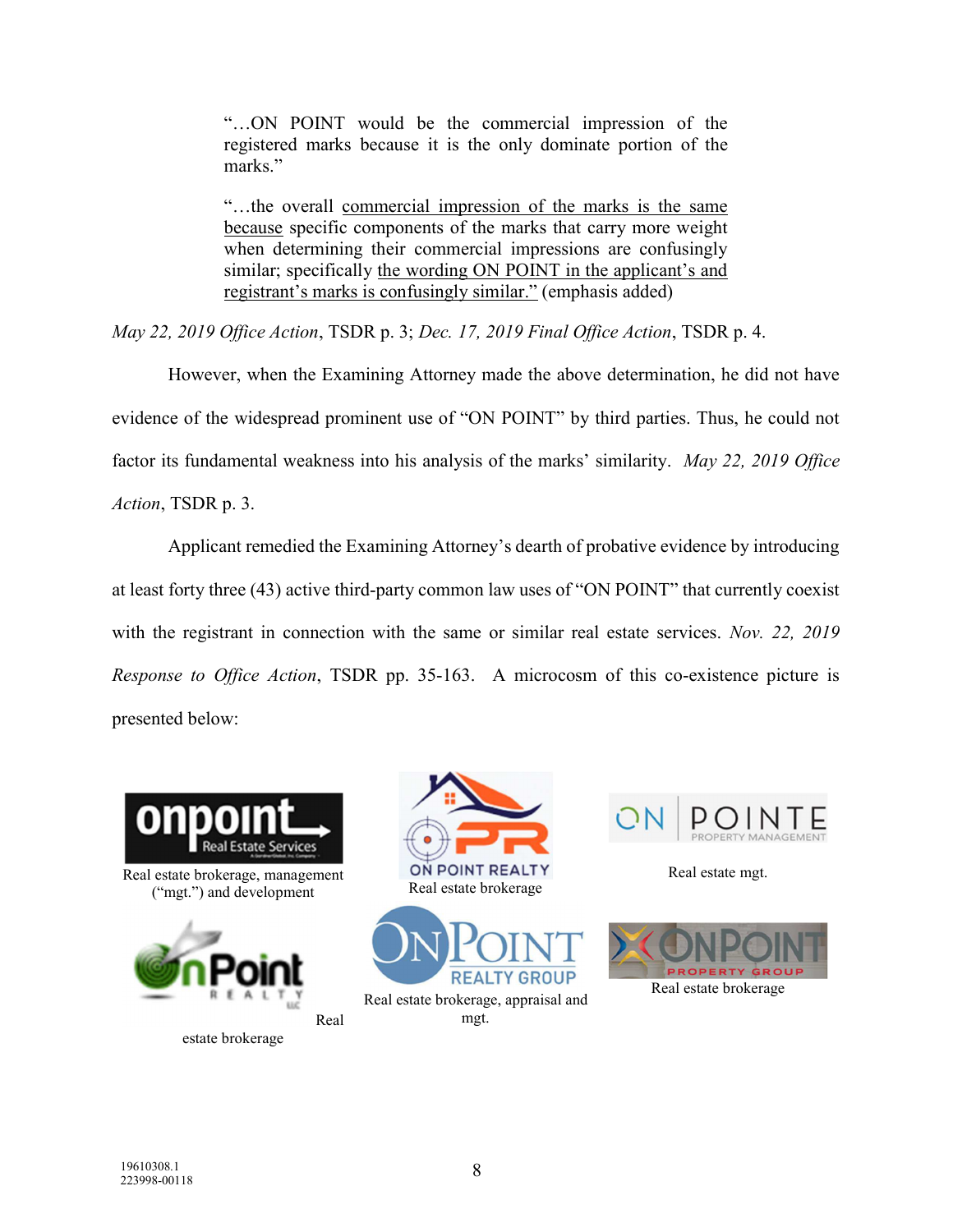

Real estate brokerage, valuation, and real estate listings



Real estate brokerage



Real estate brokerage





Real estate brokerage and investment



Real estate brokerage and investment



Real estate mgt. Real estate mgt.





Real estate brokerage



MANAGEMENT REALTY

Real estate mgt.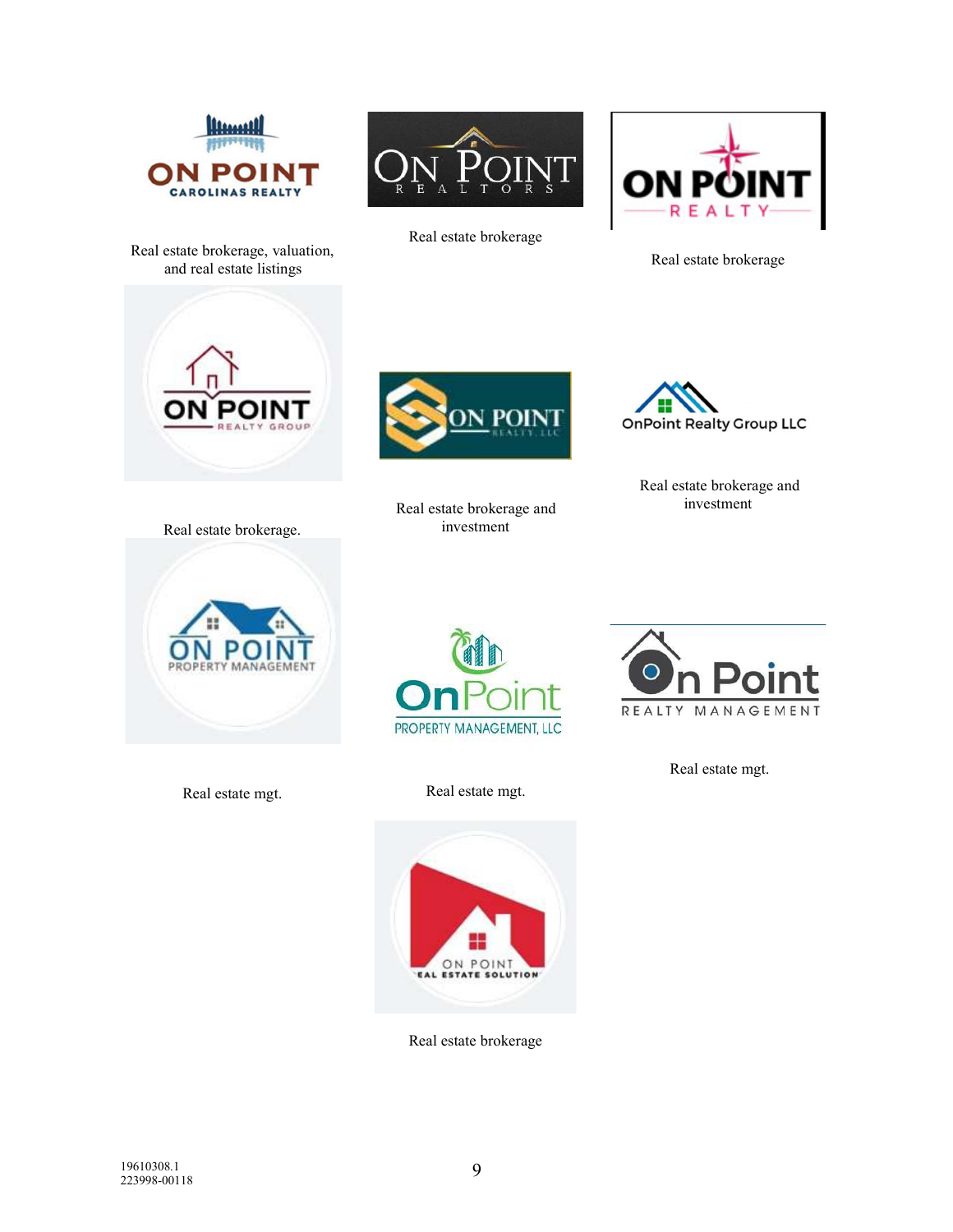Applicant notes that the registrant's mark is in the first place in the third row.

The sixth *DuPont* factor requires that the Examining Attorney consider evidence pertaining to the number and nature of similar marks in use for similar services (emphasis added). DuPont, 476 F.2d at 1361.

Unfortunately, in both his responding Final Office Action and his Reconsideration Letter, the Examining Attorney refused to consider Applicant's evidence. In the former, he primarily reasoned that the "third party marks submitted by the applicant appear to be marks that have not been registered with the USPTO." Dec. 17, 2019 Final Office Action, TSDR p.5. In his Reconsideration Letter, he rationalized that the evidence and Applicant's related argument were an attack on the validity of the Cited Marks. Jul. 9, 2020 Reconsideration Letter, TSDR pp. 1-2. The Examining Attorney was indisputably wrong, twice. Indeed, In re Peace Love World Live, LLC, 127 USPQ2d 1400 (TTAB 2018), a case the Examining Attorney cited *against* consideration of Applicant's evidence, actually instructed him to consider it. Dec. 17, 2019 Final Office Action, TSDR p. 5. There, the Board declined to give much, if any, weight to a mere list of applications and registrations, but it embraced evidence of actual third-party common law uses. In re Peace, 127 USPQ2d at 1406. See also, In re Primary Invs. Grp. Ltd., Ser. No. 86732652, 2017 TTAB LEXIS 265, \*13 (TTAB 2017); Chamber of Commerce of the United States v. United States Hispanic Chamber of Commerce, 2012 TTAB LEXIS 517, \*72-73 (TTAB 2012).

The Examining Attorney compounded his error in refusing to consider Applicant's evidence by finding that, even if he had, it would have been entitled to little weight on the issue of confusing similarity. Dec. 17, 2019 Final Office Action, TSDR p. 5. Indeed, controlling case law Applicant repeatedly cited and described to the Examining Attorney dictates the exact opposite; it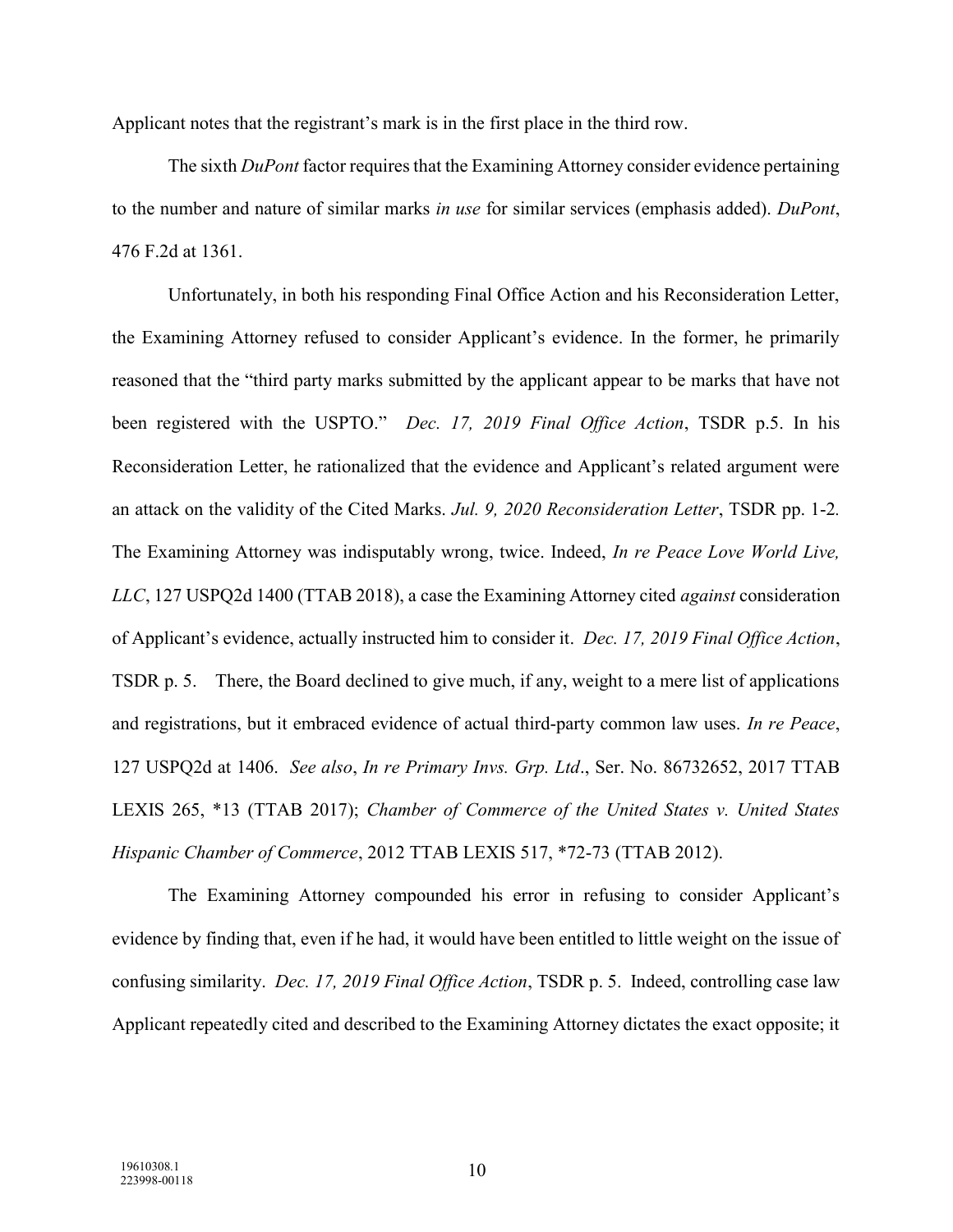requires that he have accorded Applicant's evidence great weight. Two such cases are Juice Generation, 794 F.3d 1334, 115 USPQ2d 1671 and Primrose Ret. Cmtys., 122 USPQ2d 1030.

In *Juice Generation*, as here, the parties' marks shared an element - "Peace & Love." *Juice* Generation, 794 F.3d at 1336. Specifically, the registrant's marks/services were PEACE & LOVE for "restaurant services" (four registrations, two with designs). The applicant's mark/services were PEACE LOVE AND JUICE for "juice bar services" ("juice" disclaimed). The applicant introduced testimony about twenty-seven (27) registered and unregistered third-party uses of similar marks for similar services. *Juice Generation*, 794 F.3d at 1337. The central issue on appeal was how much weight the Board should have given the evidence. The Federal Circuit first repeated the longstanding rule that sufficient evidence of similar marks in use on similar goods or services demonstrates that a registrant's mark (or an element of it) is weak, that consumers are accustomed to distinguishing among such marks based on minute distinctions and, as a result, other parties can come much closer to the registrant's mark without causing confusion. The Court stated:

> "…evidence of third-party use bears on the strength or weakness of an opposer's mark. [ ] The weaker an opposer's mark, the closer an applicant's mark can come without causing a likelihood of confusion and thereby invading what amounts to its comparatively narrower range of protection.

> …sufficient evidence of third party use of similar marks can "show that customers . . . 'have been educated to distinguish between different . . . marks on the basis of minute distinctions."

Id. at 1338 (citations omitted). The Court went on to declare the applicant's evidence "powerful

on its face" and remanded the case for the Board to reconsider the evidence, stating,

The Board here did not conduct an analysis of all evidence relevant to where on that spectrum [strength] GS's [registrant's] marks fall and the resulting effect on the overall likelihood-of-confusion determination. We remand for the Board to undertake this inquiry in the first instance.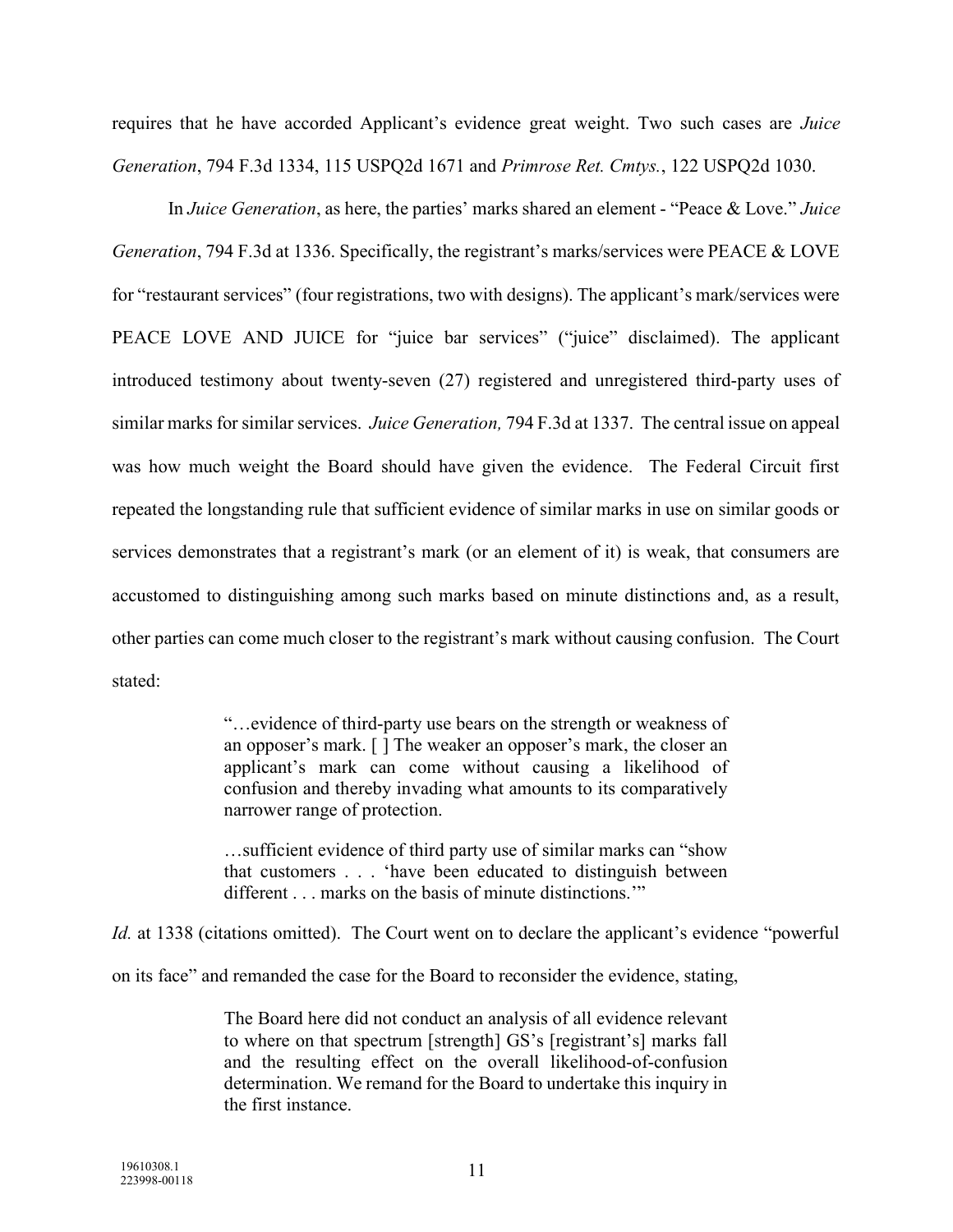Id. at 1340.

In *Primrose*, which the Board decided soon after *Juice Generation*, the parties' marks shared the element "Rose" (PRIMROSE v. ROSE SENIOR LIVING ("Senior Living" disclaimed)). Primrose Ret. Cmtys., 122 USPQ2d 1030. The marks both identified "senior care living services." Id. at 1034. The applicant introduced the same type of evidence Applicant submitted here, *i.e.*, third-party websites showing uses of "Rose" in connection with senior living communities and related services. *Id.* at  $1034 - 1035$ . The Board found the evidence powerful, stating:

# "We find the evidence of third-party uses and registrations in the present case to be "*powerful on its face*," and *accord this factor* significant weight in the likelihood of confusion analysis."

Id. at 1036 (emphasis added). The Board concluded:

The testimony and evidence demonstrate that relevant customers have been exposed to so many different ROSE and ROSE-formative marks and names in connection with senior living communities that they likely have become alert to "minute distinctions" among the various marks. … As a result, a mark comprising, in whole or in part, the word "Rose" in connection with senior living community services should be given a restricted scope of protection.

Id. (citations omitted).

Moreover, the facts in *Primrose* provide a benchmark by which the Examining Attorney should have judged the power of Applicant's evidence. And the facts show that Applicant's evidence is unusually powerful. As is well-established, third-party use evidence demonstrates weakness when it consists of similar marks in use on similar goods or services. Id. at 1033. The oft-stated logic is that significant numbers of third-party uses educate consumers to distinguish among marks based on minute distinctions. Thus, the more similar the third-party marks or are to the registered mark, the smaller the distinctions on which consumers are able to rely.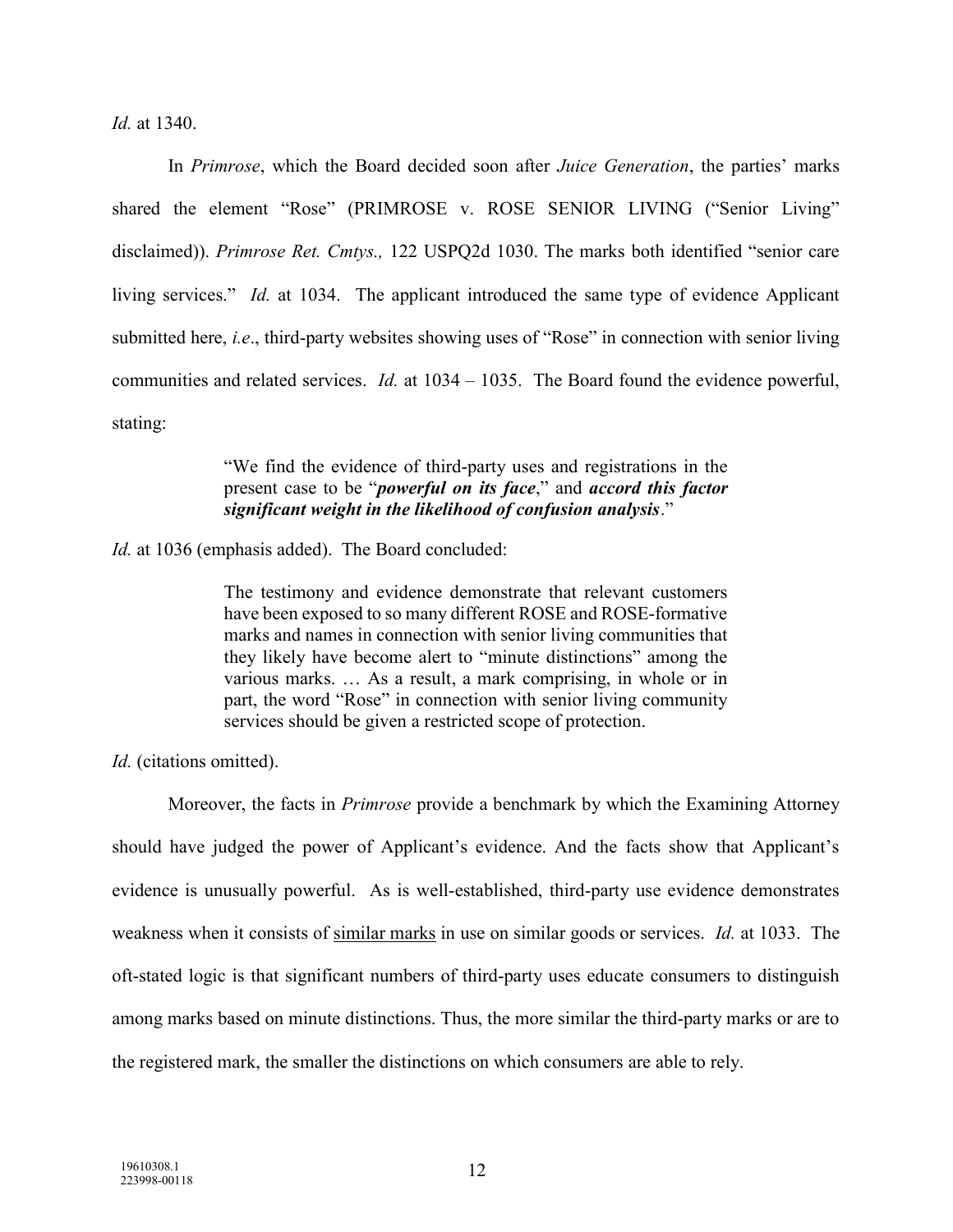Comparing the evidence in Primrose to Applicant's evidence, it is clear that Applicant's third-party uses of "ON POINT" are closer – in many cases, much closer – than the uses on which the Board relied in Primrose. Specifically, while the Primrose uses all included "Rose," they varied considerably in their similarity to the opposer's mark PRIMROSE. Some included "Primrose," but many more only included "Rose" or variations of it (e.g., "Rosa"). In many cases, "Rose" or "Rosa" was merged with another word. Examples include the following:

| <b>ROSEBROOK</b>        | VILLA DEL ROSA          | <b>ROSEDALE</b>  |
|-------------------------|-------------------------|------------------|
| <b>BELLA ROSA PLACE</b> | <b>MELROSE GARDENS</b>  | <b>GREEN</b>     |
| CASA DE ROSA            | PARKROSE CHATEAU        | <b>ROSEGATE</b>  |
| THE CEDARS AT PARK ROSE | <b>PARKROSE ESTATES</b> | <b>ROSEHAVEN</b> |
| <b>COMPASS ROSE</b>     | <b>PENROSE</b>          | <b>ROSEMARK</b>  |
| CRESTMARK OF ROSELAWN   | <b>ROSECRANS</b>        | <b>ROSEMONT</b>  |

#### Primrose Ret. Cmtys., 122 USPQ2d at 1034-1035.

As shown through the microcosm Applicant presents on pages 8 to 9 above and the table attached to Exhibit A in Applicant's Nov. 22, 2019 Response to Office Action, "ON POINT" is by far the most prominent element in almost every one of Applicant's third-party uses; in many uses it is the word mark. Nov. 22, 2019 Response to Office Action, TSDR pp. 35-163.

Having made the critical error of refusing to consider Applicant's evidence, the Examining Attorney cannot possibly be deemed to have carried his burden of proof or to have correctly decided the similarity of the marks or likelihood of confusion.<sup>4</sup>

In correctly applying the controlling law to Applicant's evidence, the Board should deem it powerful and find that it is more than sufficient to demonstrate that: (1) the "ON POINT" portion

<u>.</u>

<sup>&</sup>lt;sup>4</sup> The related arguments the Examining Attorney first floats in his Reconsideration Letter are easily dispensed with. The claim that "ON POINT" is "neither weak nor diluted" because the Cited Marks are the only registered use of the wording is nothing more than an implicit repetition of his erroneous rejection of Applicant's third-party use evidence. July 09, 2020 Reconsideration Letter, TSDR, p. 2. His parallel argument that "ON POINT" is "neither weak nor diluted" because it is not disclaimed in the registrant's registrations and, thus, must be distinctive, misses Applicant's position. Applicant has never claimed that "ON POINT" is not distinctive; rather, it has appropriately and correctly argued that the "ON POINT" element in the Cited Marks is so weak the parties' marks other elements, including "LIVE" and "CAROLINAS REALTY," more than adequately distinguish their marks.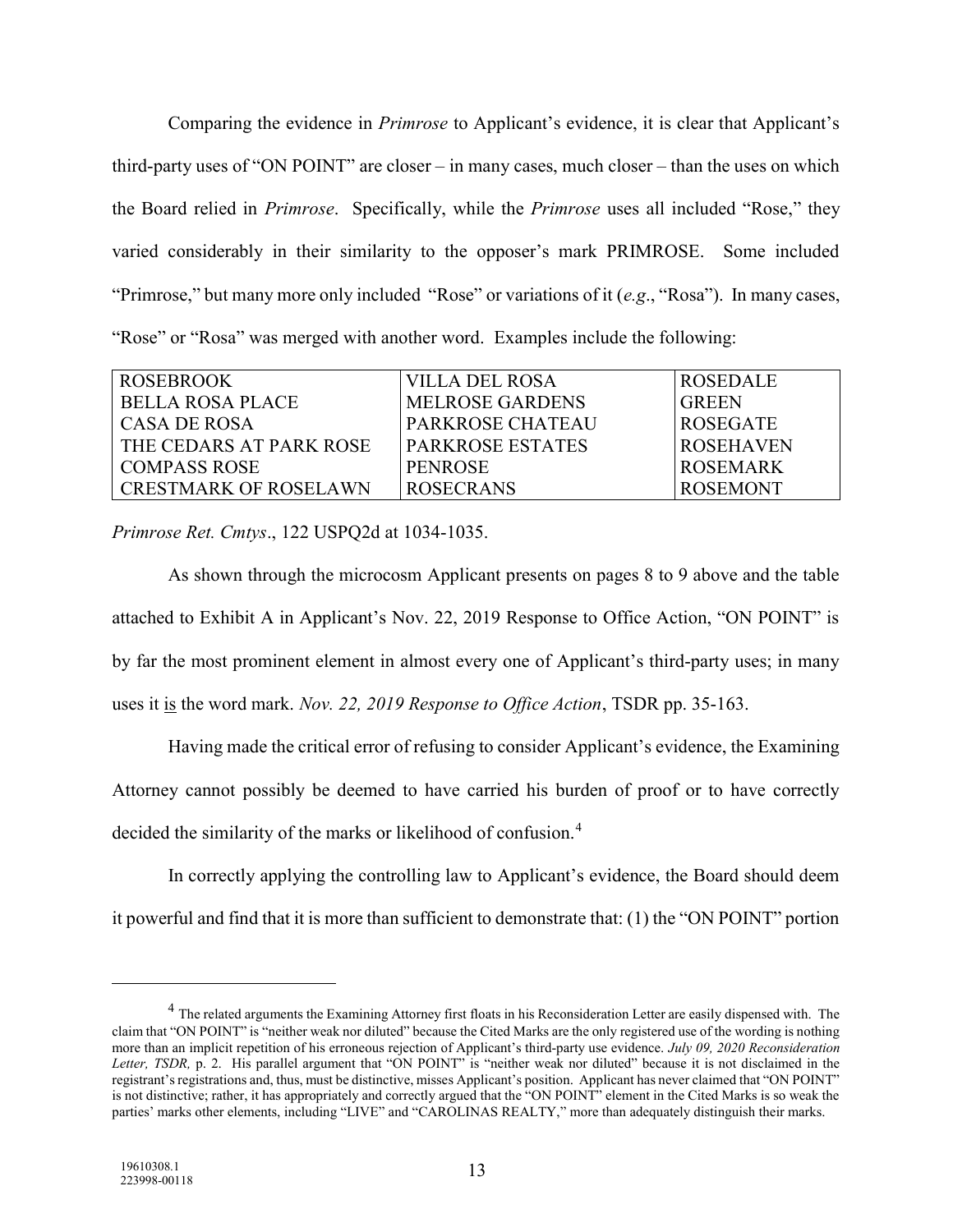of the Cited Marks is very weak; and (2) consumers will successfully distinguish between the parties' marks on the basis of the marks' other, differentiating elements, such as "LIVE," "CAROLINAS REALTY" and the registrant's design.

## C. The Parties' Marks Are Sufficiently Dissimilar to Avoid a Likelihood of Confusion, Especially Given the Weakness of "ON POINT".

There is no dispute that marks are compared in their entireties for similarities in appearance, sound, connotation, and commercial impression. May 22, 2019 Office Action, TSDR p. 3; Dec. 17, 2019 Final Office Action, TSDR p. 3; Stone Lion Capital Partners, LP v. Lion Capital LLP, 746 F.3d 1317, 1321, 110 USPQ2d 1157, 1160 (Fed. Cir. 2014) (quoting Palm Bay Imps., Inc. v. Veuve Clicquot Ponsardin Maison Fondee En 1772, 396 F.3d 1369, 1371, 73 USPQ2d 1689, 1691 (Fed. Cir. 2005)); TMEP §1207.01(b)-(b)(v). There is also no dispute that that "there is nothing improper in stating that . . . more or less weight has been given to a particular feature of a mark, provided the ultimate conclusion rests on consideration of the marks in their entireties." (emphasis added). May 22, 2019 Office Action, TSDR p. 3; Dec. 17, 2019 Final Office Action, TSDR p. 3; Jack Wolfskin, 797 F.3d at 1371; Primrose Ret. Cmtys., LLC, 122 USPQ2d at 1037.

The Examining Attorney's analysis of the similarity of the marks was fatally flawed because he: (1) failed to consider the Cited Marks in light of the major weakness of "ON POINT," thereby grossly overestimating the element's dominance in the Cited Marks' overall commercial impressions and in the weight to which it is entitled in the similarity of the marks analysis; and (2) paid lip service to the principle that the parties' marks must be compared in their entireties while he functionally dissected them, effectively dispensing with the dissimilar elements of the parties' marks – especially the dominant and powerfully differentiating term "LIVE" in Applicant's Mark.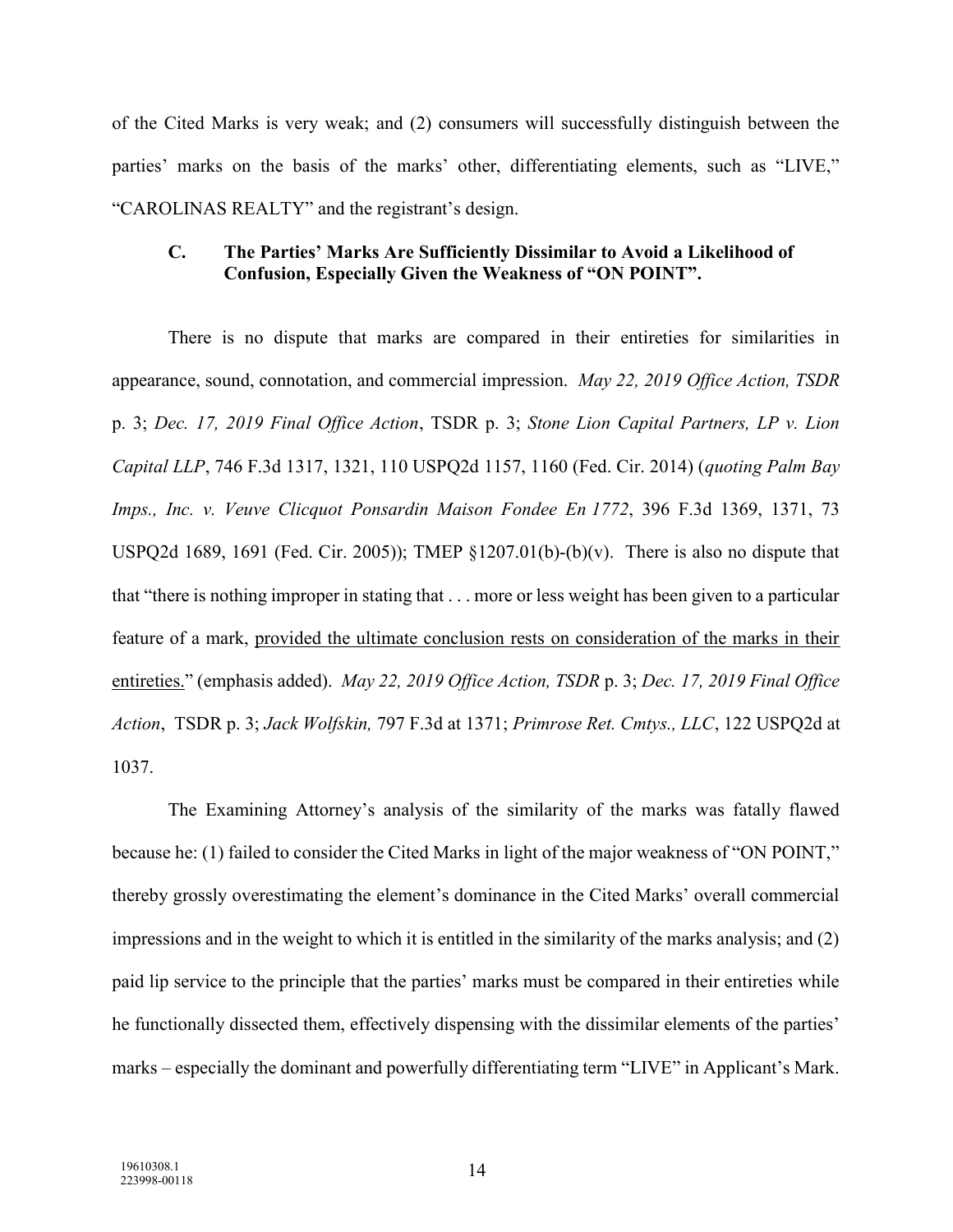May 22, 2019 Office Action, TSDR p. 3; Dec. 17, 2019 Final Office Action, TSDR pp. 3-4. These errors radically skewed the Examining Attorney's analysis and led him to a false positive on the marks' similarity. Telling is his following conclusory comment:

> Thus, although the registrant's and applicant's marks have different components that differentiate the marks, the overall commercial impression of the marks is the *same* ... specifically the wording ON POINT in the applicant's and registrant's marks is confusingly similar.

Final Office Action, TSDR p. 4. (emphasis added).

# 1. The Examining Attorney failed to ascribe to the "ON POINT" element of the Cited Marks the feeble role it deserves.

In Section 2 above, Applicant established the great weight to which its third-party use evidence is entitled and explained how the multitude of uses eviscerates the strength of "ON POINT" in the Cited Marks. Since the Examining Attorney refused to consider Applicant's evidence, he never took measure of its proper impact on the Cited Marks and the similarity of the marks analysis. Thus, where the Federal Circuit instructs that "…sufficient evidence of third party use ... can show that customers ... 'have been educated to distinguish between [the parties']... marks on the basis of minute distinctions," the Examining Attorney inverted the significance of "ON POINT", concluding, solely because of that element, that "…the marks are substantially similar. Specifically, the applicant merely adds one additional word to [ON POINT,] the beginning and dominant portion of the registrant's marks." May 22, 2019 Office Action, TSDR p. 3.

# 2. The Examining Attorney's Improper Dissection of the Marks Facilitated His Myopic focus on "ON POINT" and His Distorting Dismissal of the Marks' Dissimilar Elements.

The Examining Attorney formally embraced the rule that the marks must be compared in their entireties. However, his improper dissection of the parties' marks, and his dismissal of the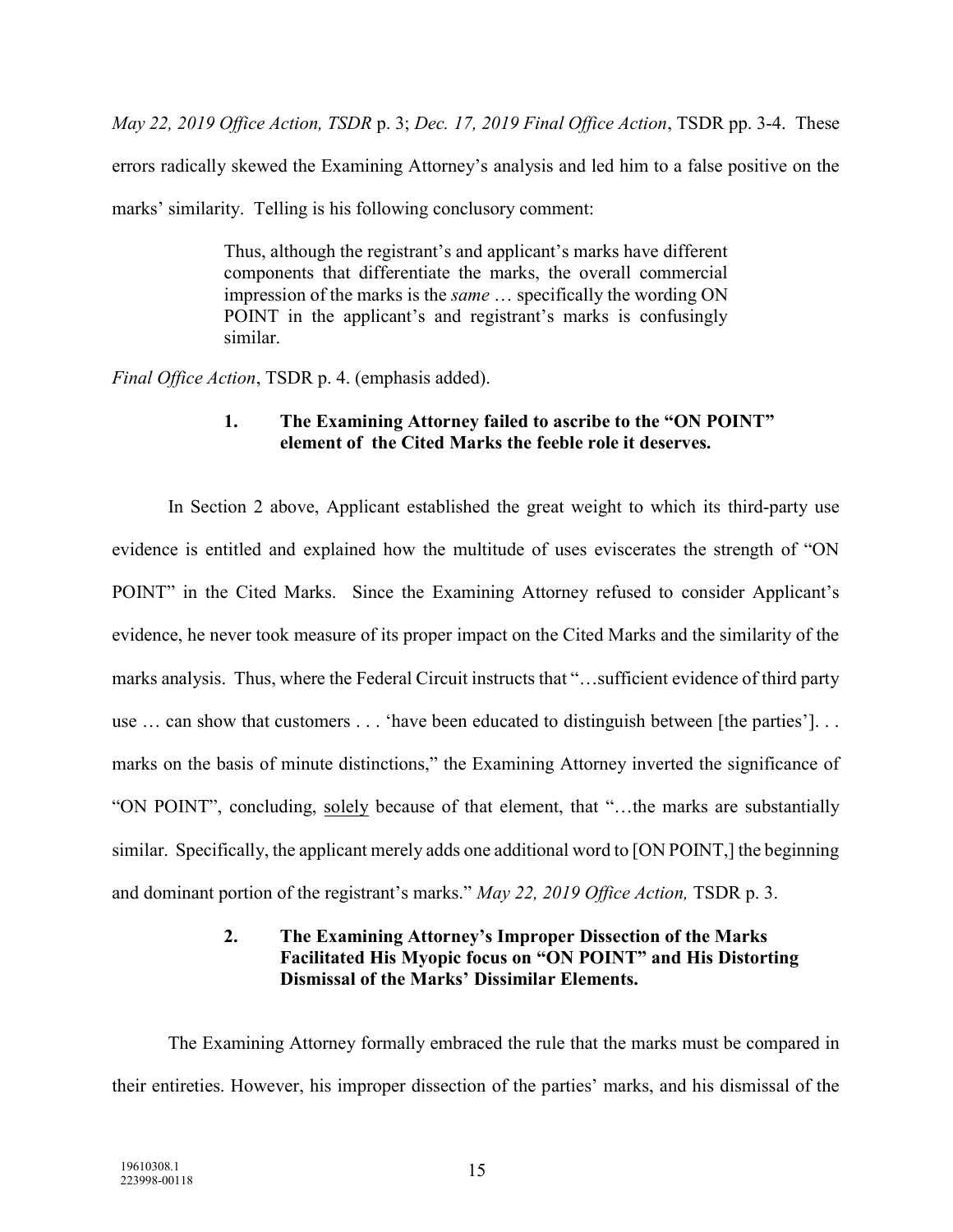dissimilar elements of the parties' marks is evident on the face of his initial and final office actions.<sup>5</sup> For example, in these office actions, he discussed what he deemed the dominance of the single element "ON POINT" six (6) times. May 22, 2019 Office Action, TSDR p. 3; Dec. 17, 2019 Final Office Action, TSDR pp. 3-4. Conversely, he alluded or referred to a distinguishing element in either parties' marks (of which there are three (3)) only five (5) times collectively. When he did refer to "LIVE," "CAROLINAS REALTY," or the registrant's design, he addressed it in isolation and only to either denigrate its significance or bolster that of "ON POINT." May 22, 2019 Office Action, TSDR p. 3; Dec. 17, 2019 Final Office Action, TSDR pp. 3-4. Further, the words "ON POINT" appear in the similarity of the marks analysis in his initial Office Action seven (7) times; the words "LIVE" and "CAROLINAS REALTY" never appear there. The Examining Attorney only articulated these words in his Final Office Action when responding to Applicant's arguments and, again, he only addressed them in isolation and in the service of denigrating their significance. Dec. 17, 2019 Final Office Action, TSDR pp. 3-4. The Examining Attorney did not analyze the marks as wholes; indeed, he never wrote or displayed any of them as a whole in his analysis. May 22, 2019 Office Action, TSDR p. 3; Dec. 17, 2019 Final Office Action, TSDR pp. 3-4. The Examining Attorney's improper approach crystalized in his pronouncement that:

> [T]he overall commercial impression of the marks is the same because specific components of the marks that carry more weight when determining their commercial impressions are confusingly similar; specifically the wording ON POINT in the applicant's and registrant's marks is confusingly similar.

Dec. 17, 2019 Final Office Action, TSDR p. 4.

<u>.</u>

<sup>&</sup>lt;sup>5</sup> The Examining Attorney does not address the similarity of the marks in his Reconsideration Letter.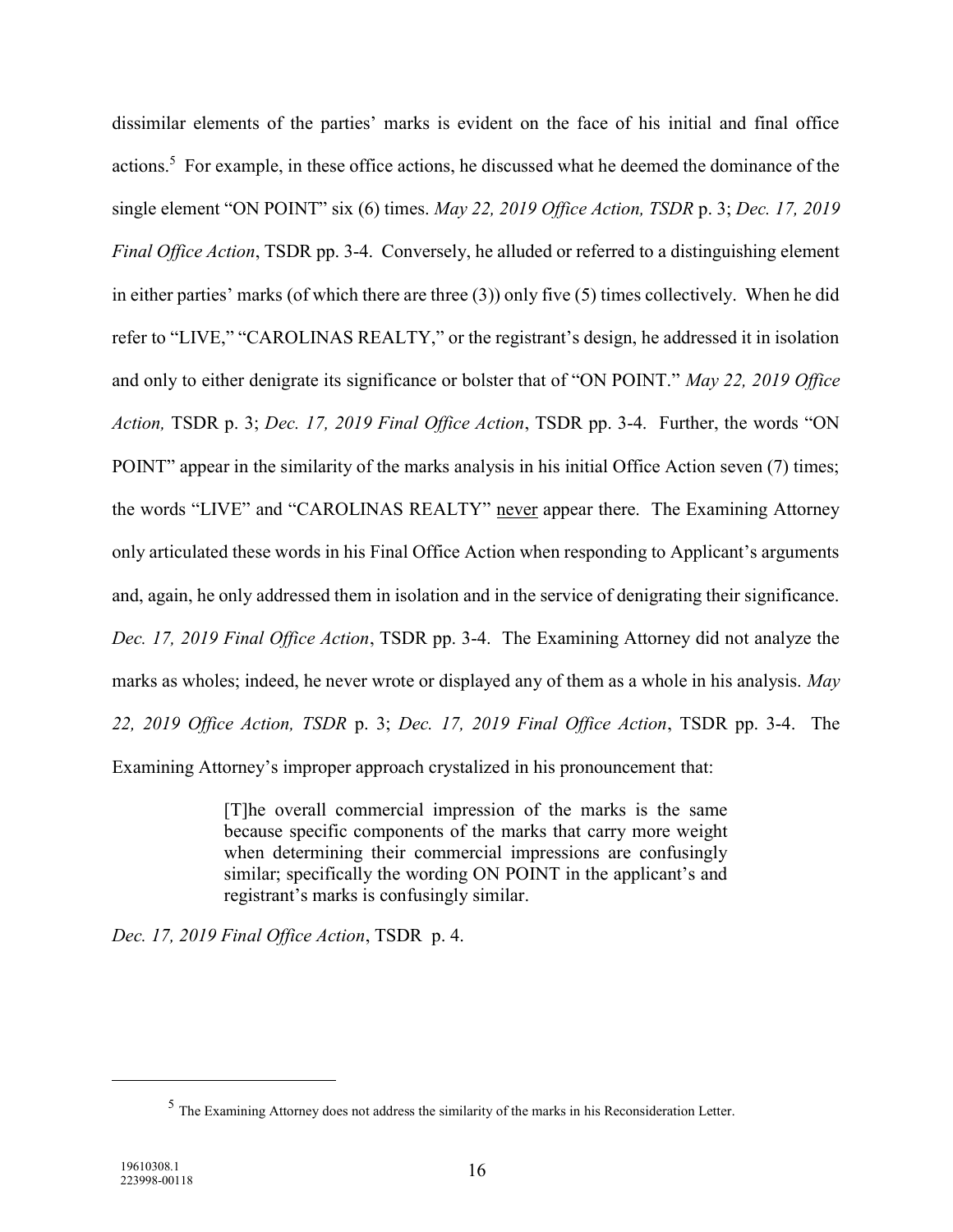## 3. The Term "LIVE" is the Dominate Portion of Applicant's Mark, Does Not Appear in the Cited Marks and Gives LIVE ON POINT an Overall Commercial Impression that is Fundamentally Different than the Cited Marks.

"LIVE" is the dominant element in LIVE ON POINT, and it does not appear in either of the Cited Marks.

As an initial matter, the fact that "LIVE" appears first in Applicant's Mark strongly suggests it is dominant. See Presto Products Inc. v. Nice-Pak Products, Inc., 9 USPQ2d 1895, 1897 (TTAB 1988) ("[I]t is often the first part of a mark which is most likely to be impressed upon the mind of a purchaser and remembered"); see also Palm Bay Imps., 73 USPQ2d at 1692 ("Veuve" is the most prominent part of the mark VEUVE CLICQUOT because "veuve" is the first word in the mark and the first word to appear on the label). The Examining Attorney cannot dispute this because he makes precisely the same argument regarding ON POINT's place as the first element of the Cited Marks. May 22, 2019 Office Action, TSDR p. 3; Dec. 17, 2019 Final Office Action, TSDR p. 3.

Significantly, the single fact of LIVE's position in Applicant's Mark renders inapposite all of the case law the Examining Attorney cites in support of his analysis of the similarity of the marks; in all of the cited cases, the identical or similar elements of the parties' marks were positioned first in both marks. May 22, 2019 Office Action, TSDR p. 3; Dec. 17, 2019 Office Action, TSDR pp. 3-5.

Applicant's position on the dissimilarity of the marks, on the other hand, is supported by many analogous cases where proper weight was given to the first, dominant but different portions of the parties' marks. See e.g., Primrose Ret. Cmtys, 122 USPQ2d 1030 (PRIMROSE and ROSE SENIOR LIVING not confusingly similar for "senior care living services"); Nautilus Grp., Inc. v.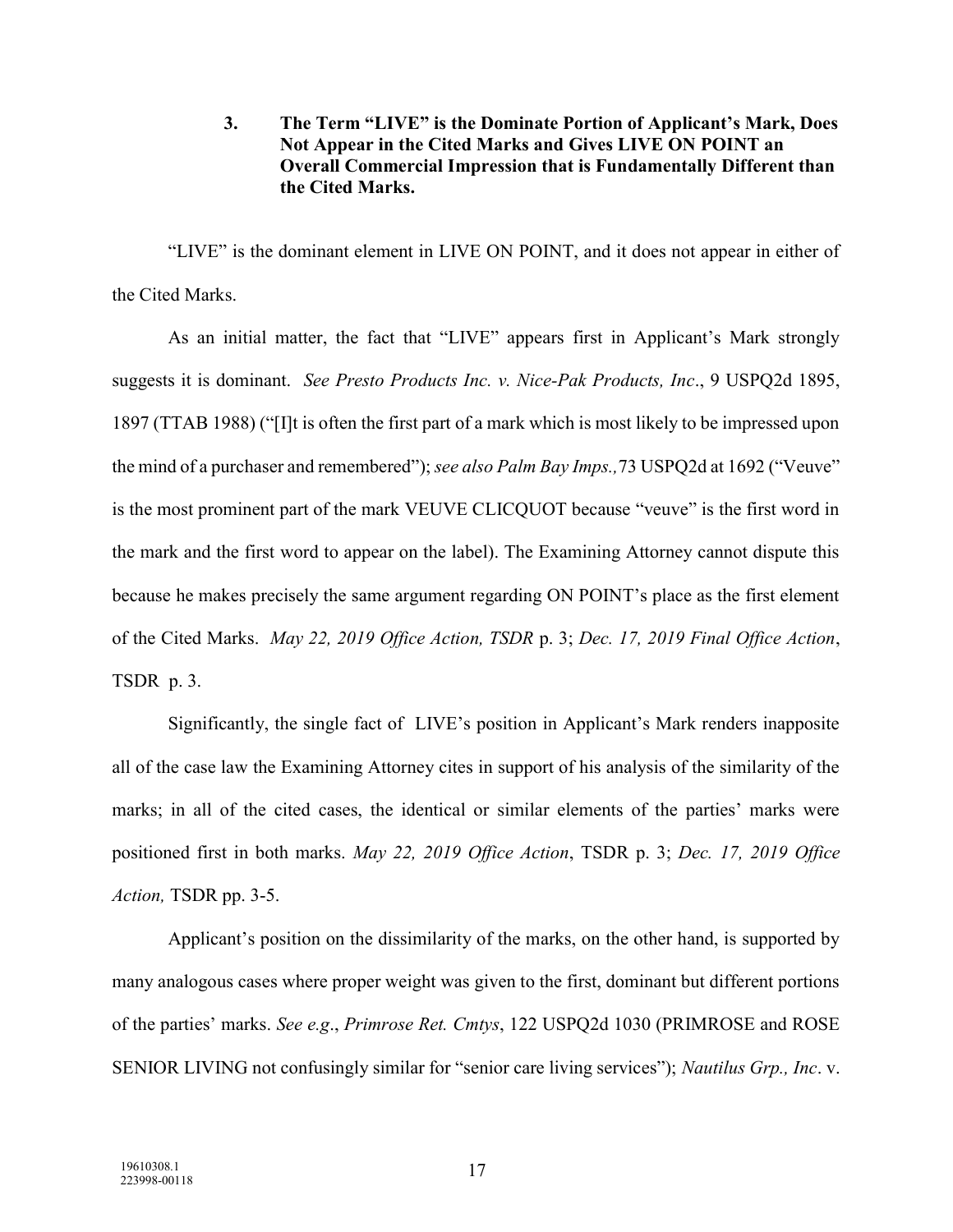Savvier, Inc., 427 F. Supp. 2d 990, 996 (W.D. Wash. 2006) (the different first parts of the marks BOWFLEX and BODY FLEX for exercise equipment helps to create different commercial impression); Sleepmaster Prods. Co. v. Am. Auto-Felt Corp., 44 C.C.P.A. 784, 788, 241 F.2d 738, 741 (C.C.P.A. 1957) (SLEEPMASTER for mattresses is not confusingly similar to RESTMASTER, DREAMMASTER, and HEALTHMASTER for mattresses); Long John Distilleries, Inc. v. Sazerac Co., 57 C.C.P.A. 1286, 426 F.2d 1406 (C.C.P.A. 1970) (FRIER JOHN for brandy is not confusingly similar to LONG JOHN for scotch whiskey).

Moreover, because "LIVE" is dominant, the parties' "ON POINT" elements and their marks as wholes, have fundamentally different meanings and, critically, different overall commercial impressions. Specifically, while the Examining Attorney inaccurately claims that "LIVE is merely a verb that draws attention to the wording ON POINT  $...,$ ",  $6$  "LIVE," is actually the central focus of a suggestion or command: "LIVE ON POINT." It tells consumers what to do – "LIVE" – while "ON POINT" modifies "LIVE," telling consumers how to live. Since "on point" can mean "extremely good, attractive, or stylish," "LIVE ON POINT" recommends or commands consumers "to live well and stylishly." See, www.lexico.com/en/definition/on\_point and Jun. 17, 2020 Request for Reconsideration, TSDR pp. 27-29. This meaning and commercial impression is far from that created by the Cited Marks. There, "ON POINT" does not even refer to consumers; it refers to the registrant, and it tells consumers that the registrant's services are directly relevant and attuned to Carolina homebuyers' needs. Id. These differences in connotation and overall commercial impression substantially differentiate the parties' marks.

 $\overline{a}$ 

 $^6$  *Id.* at p. 5.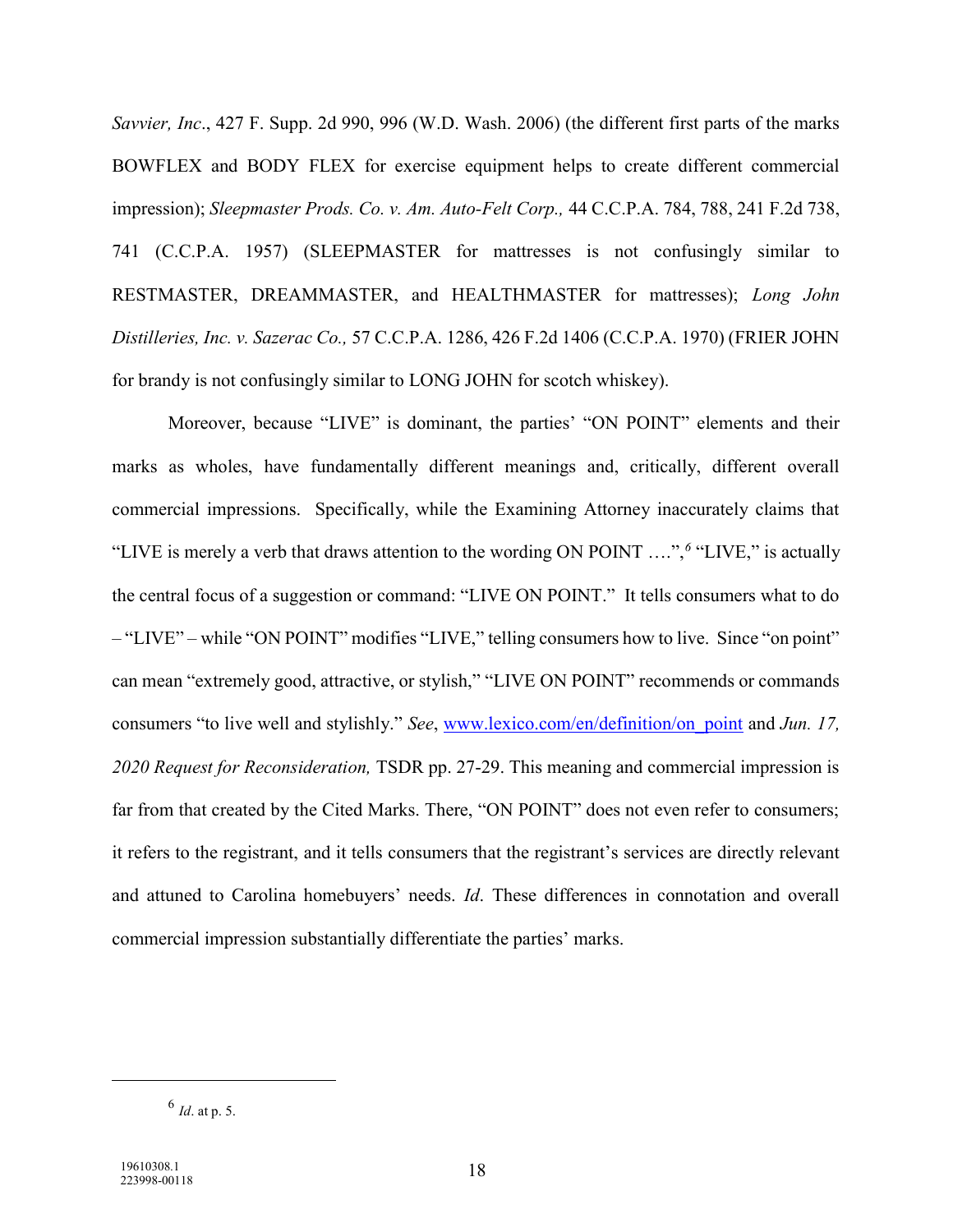## 4. "CAROLINAS REALTY" and the Registrant's Design Element Must be Accorded Weight.

It is axiomatic that less distinctive or disclaimed elements of a mark cannot be ignored in the similarity of the marks analysis. Juice Generation, 794 F.3d at 1341 quoting Nat'l Data Corp. v. Computer Sys. Eng'g, Inc., 753 F.2d 1058, 1059 (Fed. Cir. 1985) ("The technicality of a disclaimer in National's application to register its mark has no legal effect on the issue of likelihood of confusion. The public is unaware of what words have been disclaimed during prosecution of the trademark application at the PTO"). Clearly, more weight should have been, and should be given, to the wording "CAROLINAS REALTY" and the design element in the Cited Marks. The wording "CAROLINAS REALTY" clearly places the registrant and its services in a particular geographic area, and the picket fence is a strong indicator that registrant deals in homes. Neither of these things is true of Applicant's Mark.

In sum, although the marks share an element, when viewed in their entireties, the marks are dissimilar in appearance, sound, connotation and commercial impression. When further viewed against the background of third-party use, Applicant's Mark is plainly not sufficiently, similar to the Cited Marks to be likely to cause confusion.

## D. Evidence About the Relatedness of the Parties' Services Cannot Overcome the Weakness of "ON POINT" and the Overall Dissimilarity of the Marks.

The Examining Attorney argues that the registrant's and Applicant's Services are similar and related, both for overall likelihood of confusion purposes and for determining how similar the marks need to be to be confusingly similar. May 22, 2019 Office Action, TSDR pp. 3-4, Dec. 17, 2019 Final Office Action, TSDR p. 5. Based on the premise that, when the services are similar, a lower degree of similarity between the marks is required to support a likelihood of confusion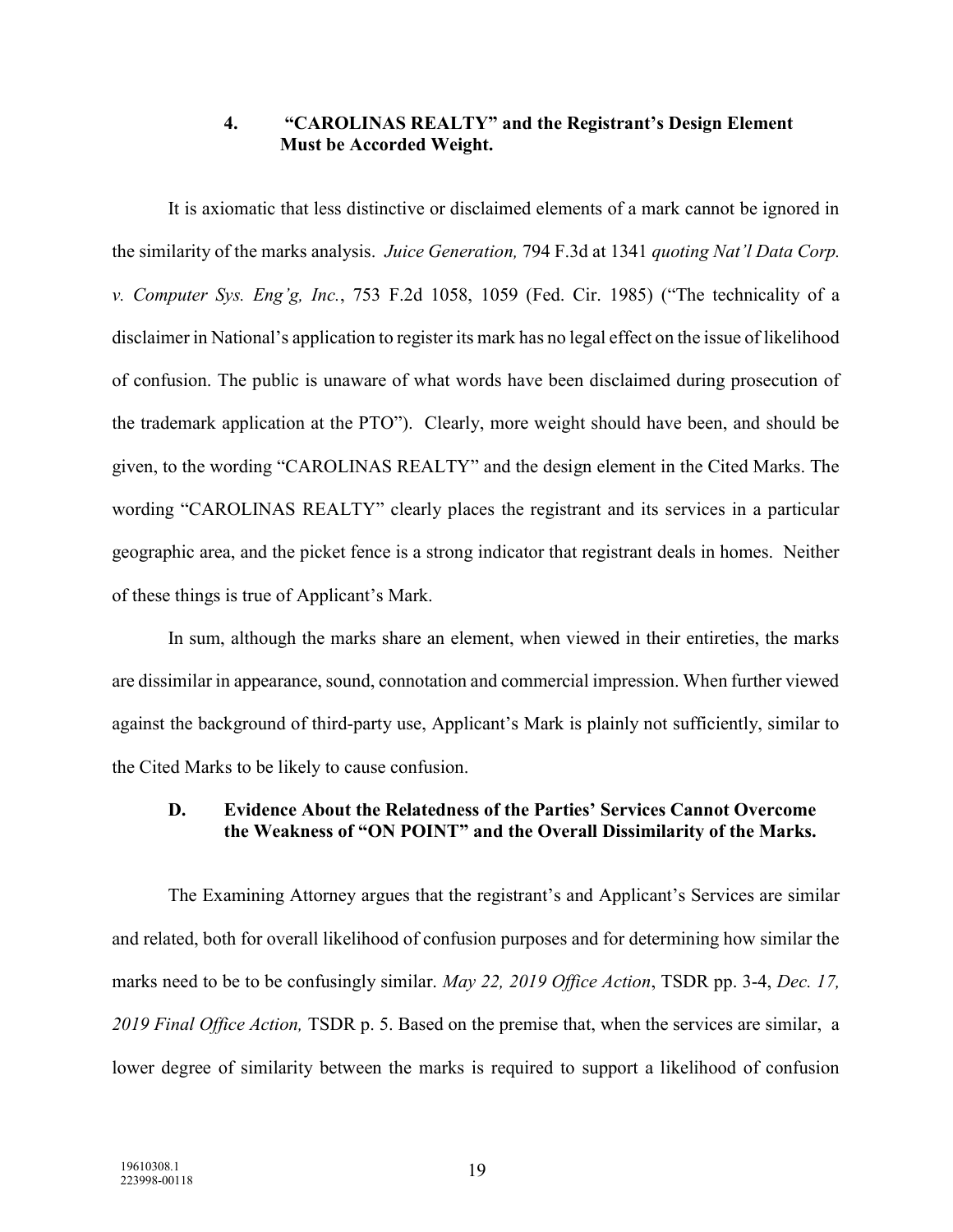finding, the Examining Attorney argues that, given the similarity or relatedness of the services, the marks here are sufficiently similar to find that confusion is likely. Dec. 17, 2019 Final Office Action, TSDR p. 5. However, the Examining Attorney cites no cases with facts parallel to the facts here. Thus, his declaration that the level of relatedness here, by itself, is sufficient to compel both the conclusion that the marks are confusingly similar and that he has proved a likelihood of confusion rings hollow.

What rings true is the controlling case law, which emphatically supports the conclusion that a similarity or even overlap in the services does not automatically render the marks confusingly similar. In the case law Applicant has relied in its arguments, the parties' goods or services were similar and the marks shared similar elements, yet no likelihood of confusion was found. See, e.g., Juice Generation, 794 F.3d 1334, 115 USPQ2d 1671; Jack Wolfskin, 797 F.3d 1363, 116 USPQ2d 1129; Primrose Ret. Cmtys., 122 USPQ2d 1030. This is because all facts of the case must be considered. In this application, considering all the facts as discussed above, the similarity of the services factor is not sufficient to drive a finding that confusion is likely. The controlling cases, combined with the Examining Attorney's failure to present facts, analysis or authority to support his leap to the contention that the services' similarities are sufficient to overcome the weakness of "ON POINT" and the dissimilarity of the marks, show that his contention simply cannot be a basis for refusing registration. Based on the facts of the case, Applicant's Mark is not likely to cause confusion with the Cited Marks.

## E. The Controlling Cases Support a "No Likelihood of Confusion" Finding in This Case.

Applicant's arguments against the finding of confusion are supported by the controlling Federal Circuit cases Juice Generation, Inc. v. GS Enters. LLC and Jack Wolfskin Ausrustung Fur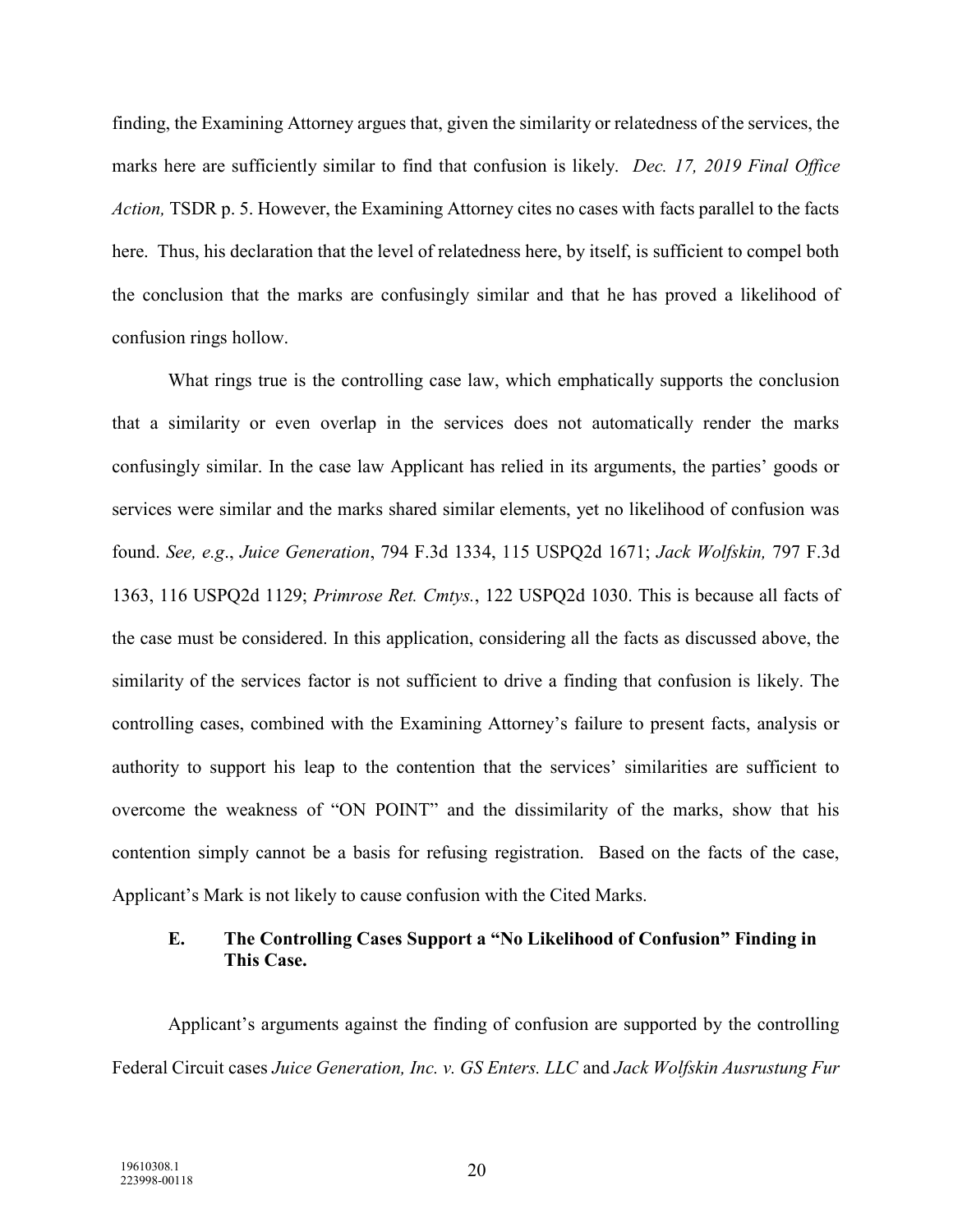Draussen GmbH v. v. New Millennium Sports, S.L.U., Sports, S.L.U., and the Board's decision in Primrose Ret. Cmtys., LLC v. Edward Rose Senior Living, LLC, all of which are very closely analogous to the situation here. Juice Generation, 794 F.3d 1334; Jack Wolfskin., 797 F.3d 1363, 116 USPQ2d 1129; Primrose Ret. Cmtys., 122 USPQ2d 1030.

In the cited cases, it was held that the Board or Examining Attorney (1) inadequately weighed substantial evidence of third party uses and/or registrations of the common elements of the parties' marks for similar services (which showed that the relevant elements of the registrants' mark(s) were weak, and that consumers could distinguish among marks containing those elements based on minute differences), and (2) improperly dissected the marks and focused on the common elements of the marks while disregarding the dissimilar elements.

In Juice Generation, the parties' marks/services were PEACE & LOVE for "restaurant" services," (four registrations, two with designs) and PEACE LOVE AND JUICE for "juice bar services" ("JUICE" disclaimed). The Court first found that the Board had failed to give appropriate weigh to twenty-seven (27) third party uses and registrations of marks that included "Peace" and "Love" for "restaurant services or food products." Juice Generation, 794 F.3d at 1338. For its part, the Federal Circuit found the evidence "powerful on its face," and remanded the case for the Board to adequately consider the evidence. Juice Generation, 794 F.3d at 1340. The Court also found the Board's errors in dissecting the marks and considering them piecemeal potentially pivotal, and it remanded the case for the Board's consideration of the marks as a whole. Juice Generation, 794 F.3d at 1341. Within a short period after the Federal Circuit's remand, the applicant's mark registered (Reg. No. 4,923,032).

In Jack Wolfskin, the parties' marks shared a paw print and were used for many overlapping goods in Class 25. Jack Wolfskin, 797 F.3d 1363. Specifically, the registrant's mark was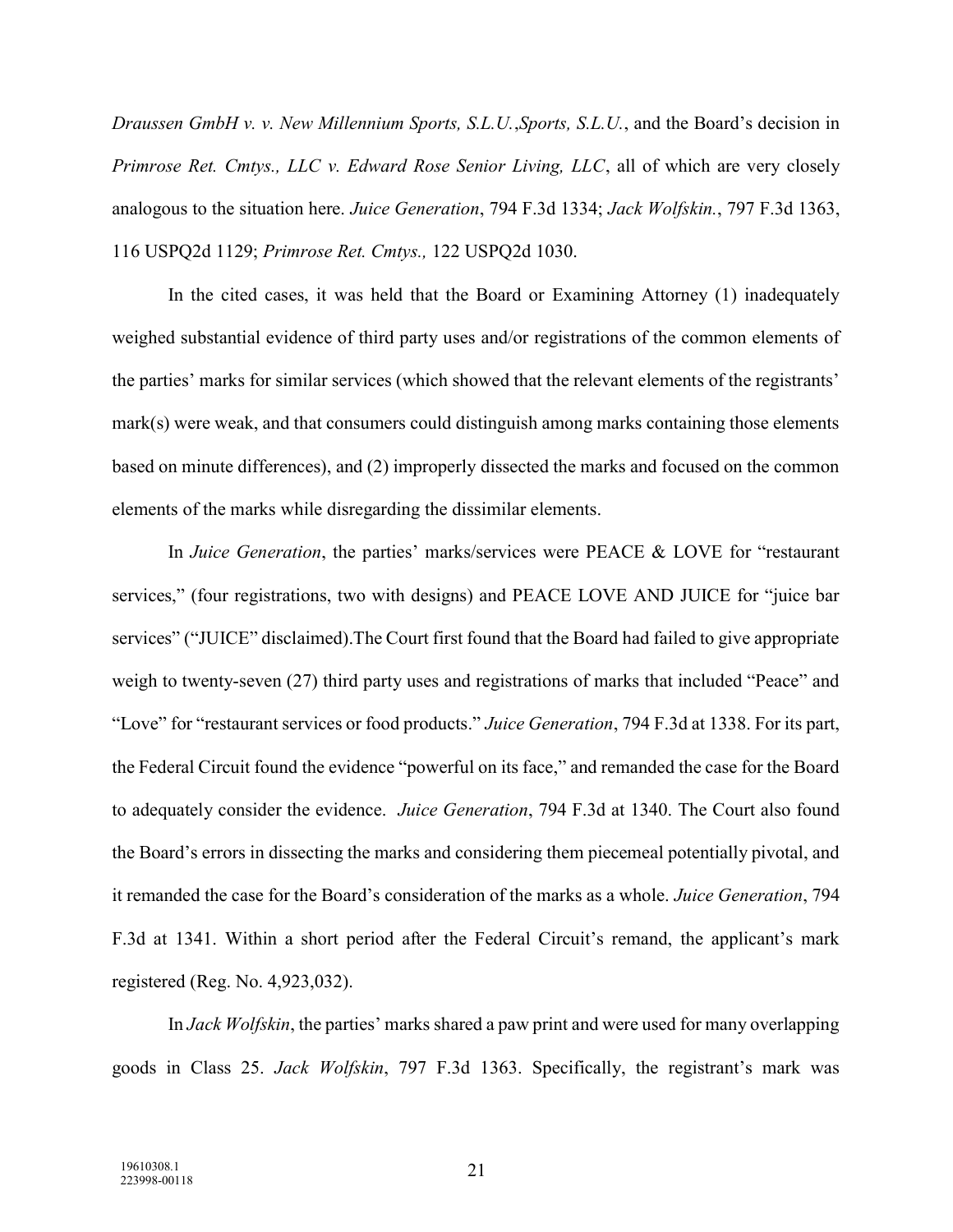# KELME  $\mathbf{\ddot{a}}$  and the applicant's mark was  $\mathbf{\ddot{b}}$ . The Federal Circuit



reversed the Board's finding of confusion, holding that the Board failed to properly compare the parties marks, as a whole and failed to recognize, in light of the significant evidence of paw prints appearing in third-party registrations and usage for clothing, the narrow scope of protection afforded to marks involving paw prints, including the registrant's mark. Jack Wolfskin, 797 F.3d at 1366. Specifically, the Federal Circuit found the applicant's "extensive evidence" of twentyeight (28) third-party internet uses of marks consisting of or including paw prints was "powerful on its face." Jack Wolfskin, 797 F.3d at 1374. The Court also found improper the Board's discounting of the non-similar verbal portion of the registrant's mark - "KELME." Jack Wolfskin, 797 F.3d at 1372.

In Primrose, the Board found no likelihood of confusion between PRIMROSE and ROSE SENIOR LIVING ("Senior Living" disclaimed), for, inter alia, "providing assisted living facilities." *Primrose Ret. Cmtys.*, 122 USPQ2d 1030. Specifically, it found the applicant's evidence of eight (8) federal registrations and eighty-four (84) common law uses of ROSE or ROSE-formative marks for senior care living communities and related services "powerful on its face" to show the weakness of the opposer's mark. Primrose Ret. Cmtys., 122 USPQ2d 1036. The Board also found that the marks' differences in sound, appearance and meaning, when viewed against the significant third-party uses and registrations of similar marks, outweighed the similarities between the marks resulting in different overall commercial impression. *Id.* 

Similar to the cited cases, Applicant has submitted internet evidence showing over forty (40) third-party uses of marks that prominently use "ON POINT" for services in the real estate field. Just as in the cited cases, this evidence is "powerful on its face," and shows that the "ON